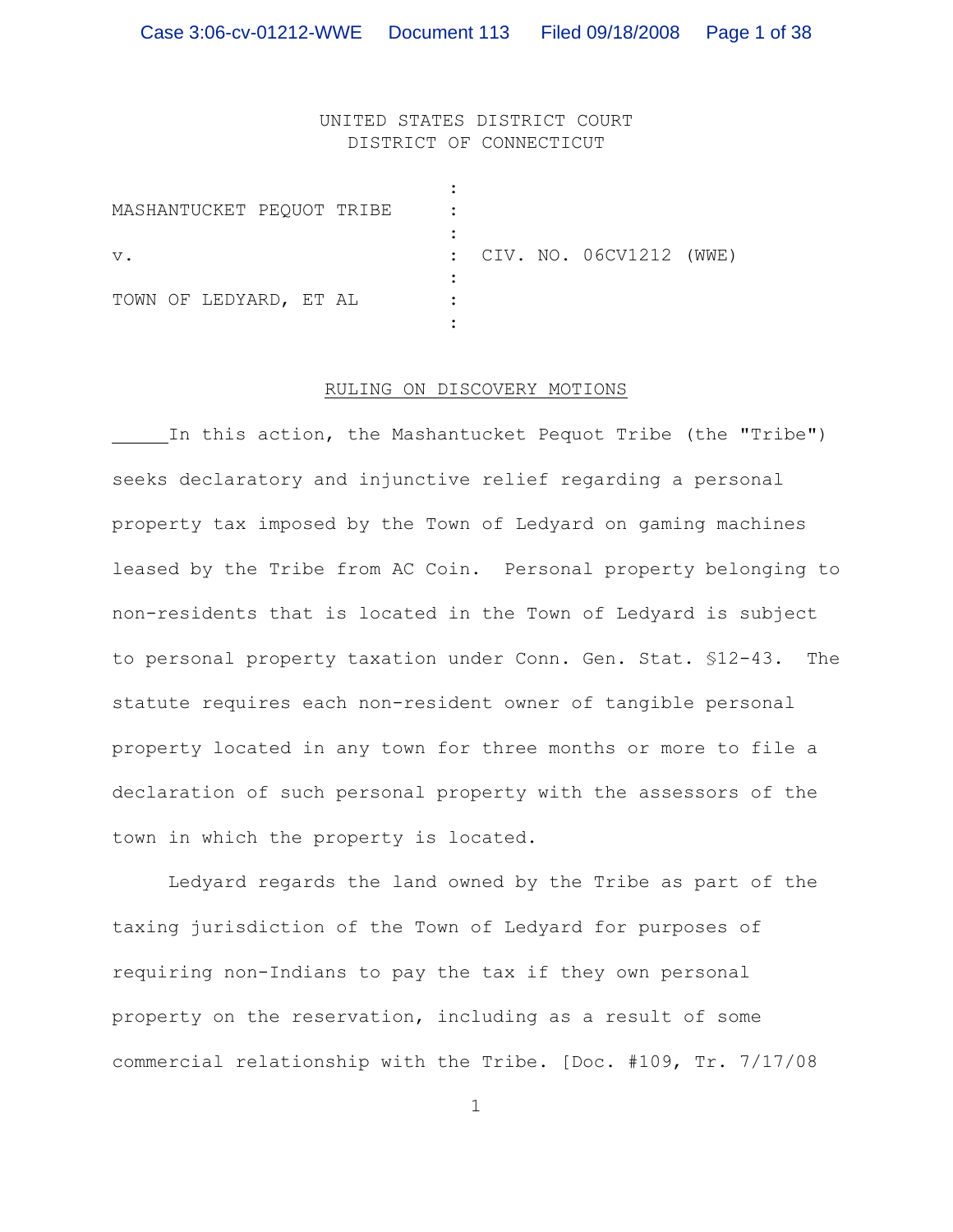at  $7$ ]. <sup>1</sup> Ledyard argues that there is no tax exemption for non-Indians if they locate property on land that is controlled or subject to the jurisdiction of the Tribe. Id. at 8. Ledyard further contends that it makes no difference in the administration of the tax whether the subject personal property is used directly and exclusively in the gaming enterprise. Id. at 10-11. Case 3:06-cv-01212-WWE Document 113 Filed 09/18/2008 Page 2 of 38

The Tribe is obligated under its lease agreement with AC Coin to reimburse AC Coin for the tax if it becomes due and owing.

The Tribe has brought three claims for declaratory and injunctive relief from the application of the Town's property tax to the gaming machines leased from AC Coin. Each of the Tribe's claims asserts an established federal law ground for barring state taxing authority within an Indian reservation. Count One alleges that any taxation by defendants of gaming devices leased by the Tribe is completely preempted by the federal government's

<sup>&</sup>lt;sup>1</sup>"All of the land owned by the Tribe is within the external boundaries of the Town of Ledyard. . . ." [Doc. #109, Tr. 7/17/08 at 7]. "The Town provides municipal and governmental services such as police and fire protection to residents within its borders, but those services do not extend into the Tribe's Reservation." 2d Amend. Compl. ¶11.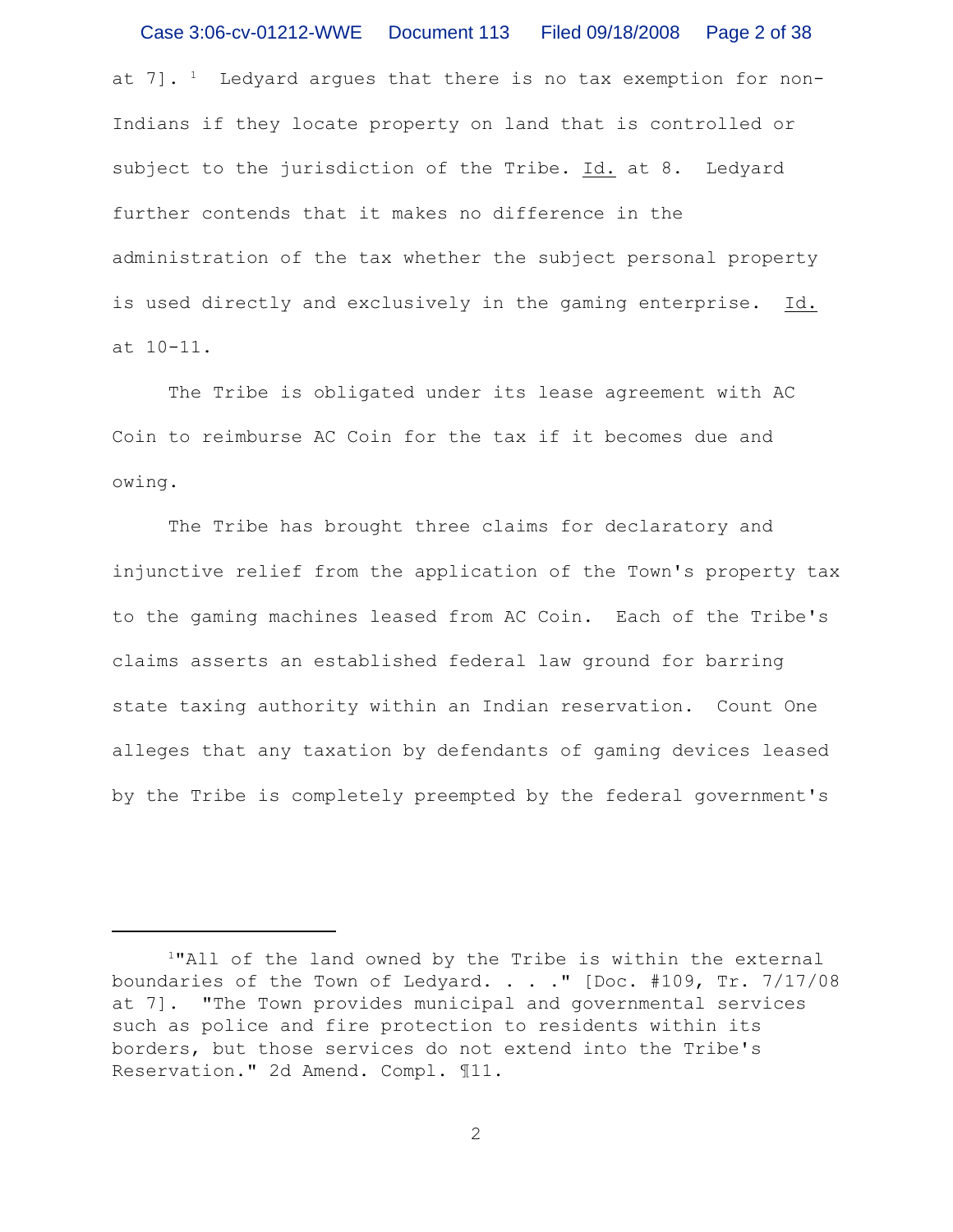comprehensive regulation of Indian gaming.<sup>2</sup> [Doc. #71 at  $\mathbb{I}\mathbb{I}21$ -23]. Count Two states a "balancing of interest" claim, alleging "that the federal and tribal interests against imposing the tax with respect to the gaming machines leased from AC Coin outweigh any legitimate interest of the Town in imposing the tax, and therefore, the tax is invalid as a matter of law. [Doc. #71 at ¶¶24-26; Doc. #85 at 2-3]. Count Three states a "sovereignty infringement" claim, alleging "that imposing the tax with respect to the gaming machines leased from AC Coin unlawfully infringes on the Tribe's rights of self-government and violates the Tribe's inherent sovereign right to make its own laws and be ruled by them and, therefore, the tax is invalid as a matter of federal law." [Doc. #71 at ¶¶27-32].<sup>3</sup> Case 3:06-cv-01212-WWE Document 113 Filed 09/18/2008 Page 3 of 38

<sup>3</sup>Plaintiff contends that the complete preemption claim in Count One presents a pure question of law, whereas the balancing of interests and sovereignty infringement claims in Counts Two and Three present mixed questions of law and fact. [Doc. #85 at 2].

 $P$ laintiff contends that whether the tax is preempted is a question of law. Defendants assert that "[t]he 'primary beneficiary' inquiry by definition requires a determination of the impact of the tax relative to the Tribe's benefit; consequently, the financial information Defendants seek is necessary to that determination." [Doc. #89 at 3]. In its opposition to the Motion to Compel, the Tribe states it is not contending that the Indian Gaming Regulatory Act's ("IGRA") requirement that the tribe be the "primary beneficiary" of the facilities would be violated if the tax on the leased gaming machines from AC Coin were upheld. [Doc. #85 at 11].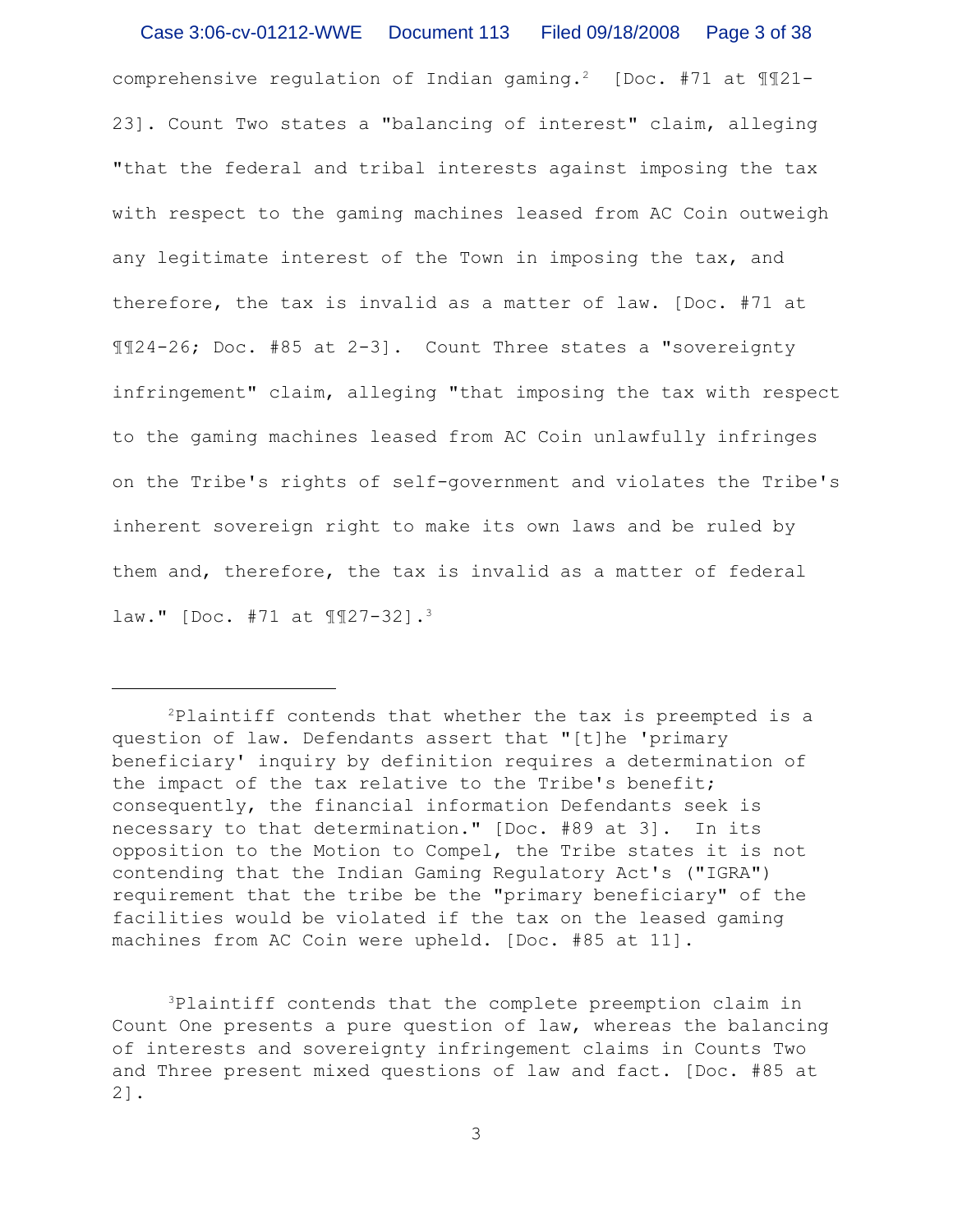#### 1. Defendants' Motion to Compel **[Doc. #77]**

Defendants seek an order compelling answers to Interrogatory Nos. 2, 7, 9, 10, 12 and 13 and responses to Requests for Production Nos. 4, 5 and 6.

As a preliminary matter, the Tribe has agreed to produce non-privileged documents responsive to Interrogatories Nos. 2 and 7, upon entry of the Tribe's proposed Protective Order and Order to Seal Documents. [Doc. #79. 87]. The Court will address the Motion for Protective Order and Order to Seal Documents below.

In resolving defendants' motion to compel, the Court must consider what, if any, financial information is needed for the parties to address the merits of the case.

# Standard of Law

The federal government's exclusive authority over relations with Indian Tribes and the semi-independent status of Tribes

> have given rise to two independent but related barriers to the assertion of state regulatory authority over tribal reservations and members. First, the exercise of such authority may be pre-empted by federal law. Second, it may unlawfully infringe "on the right of reservation Indians to make their own laws and be ruled by them. The two barriers are independent because either, standing alone, can be a sufficient basis for holding state law inapplicable to activity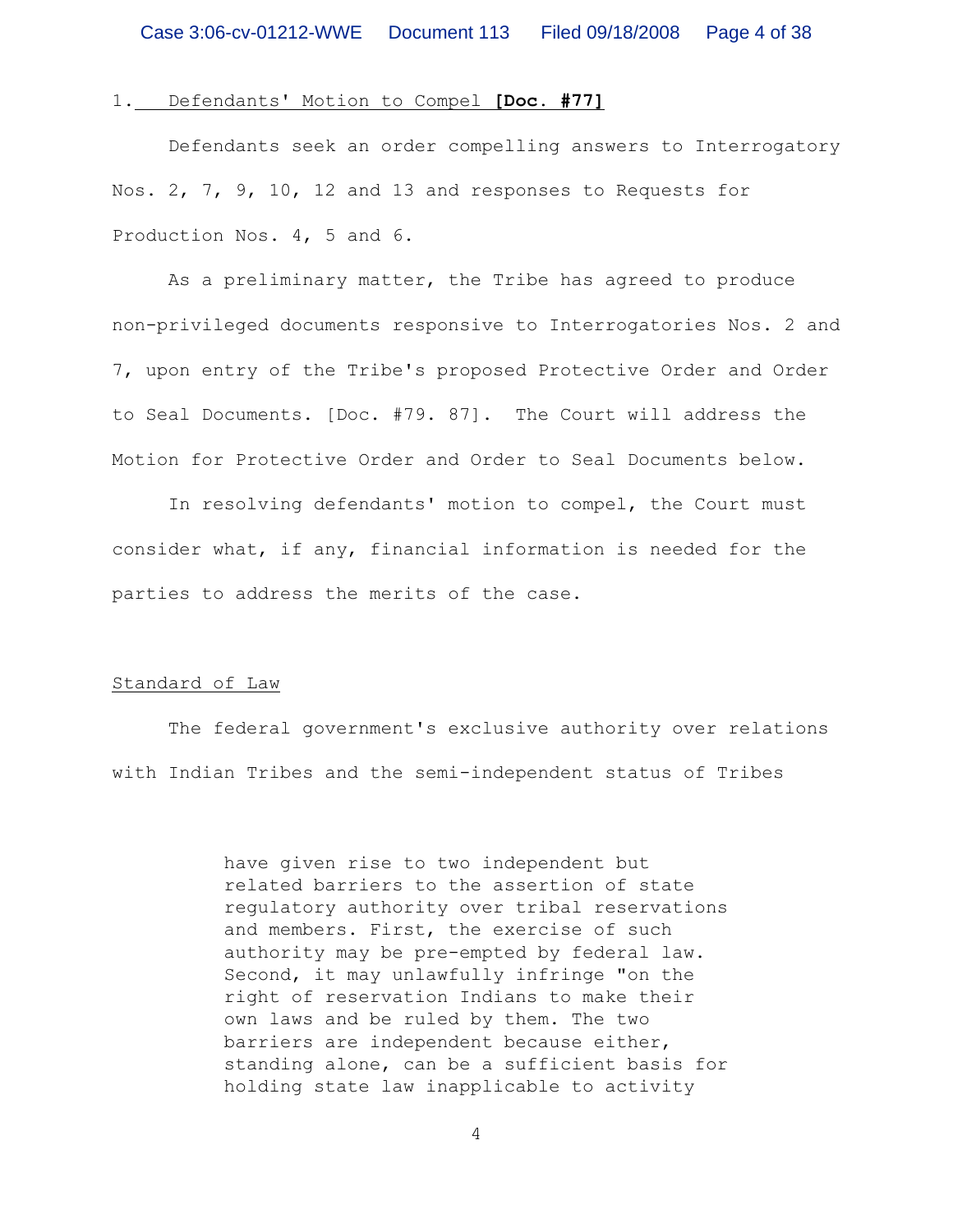undertaken on the reservation or by tribal members. They are related, however, in two important ways. The right of tribal self-government is ultimately dependent on and subject to the broad power of Congress. Even so, traditional notions of Indian self-government are so deeply engrained in our jurisprudence that they have provided an important backdrop, against which vague or ambiguous federal enactments must always be measured.

### White Mountain Apache Tribe v. Bracker, 448 U.S. 136, 142-143

(1980) (internal quotation marks and citations omitted); see Steven L. Pevar, The Rights of Indians and Tribes, at 129 (3d ed. 2002) ("The Supreme Court has [established] a two-part test to determine which state laws may be enforced in Indian country without congressional consent: the federal preemption and the infringement tests."); see Richard J. Ansson, Jr., State Taxation of Non-Indians Whom Do Business With Indian Tribes: Why Several Recent Ninth Circuit Holdings Reemphasize the Need for Indian Tribes to Enter Into Taxation Compacts With Their Respective State, 78 Or. L. Rev 501, 516 (Summer 1999) (noting two part test of preemption by federal law and unlawful infringement with tribal sovereignty).

#### Federal Preemption

"The federal preemption test is easy to apply when a state law is clearly inconsistent with some federal law or Indian treaty, but it is more difficult to apply when Congress has not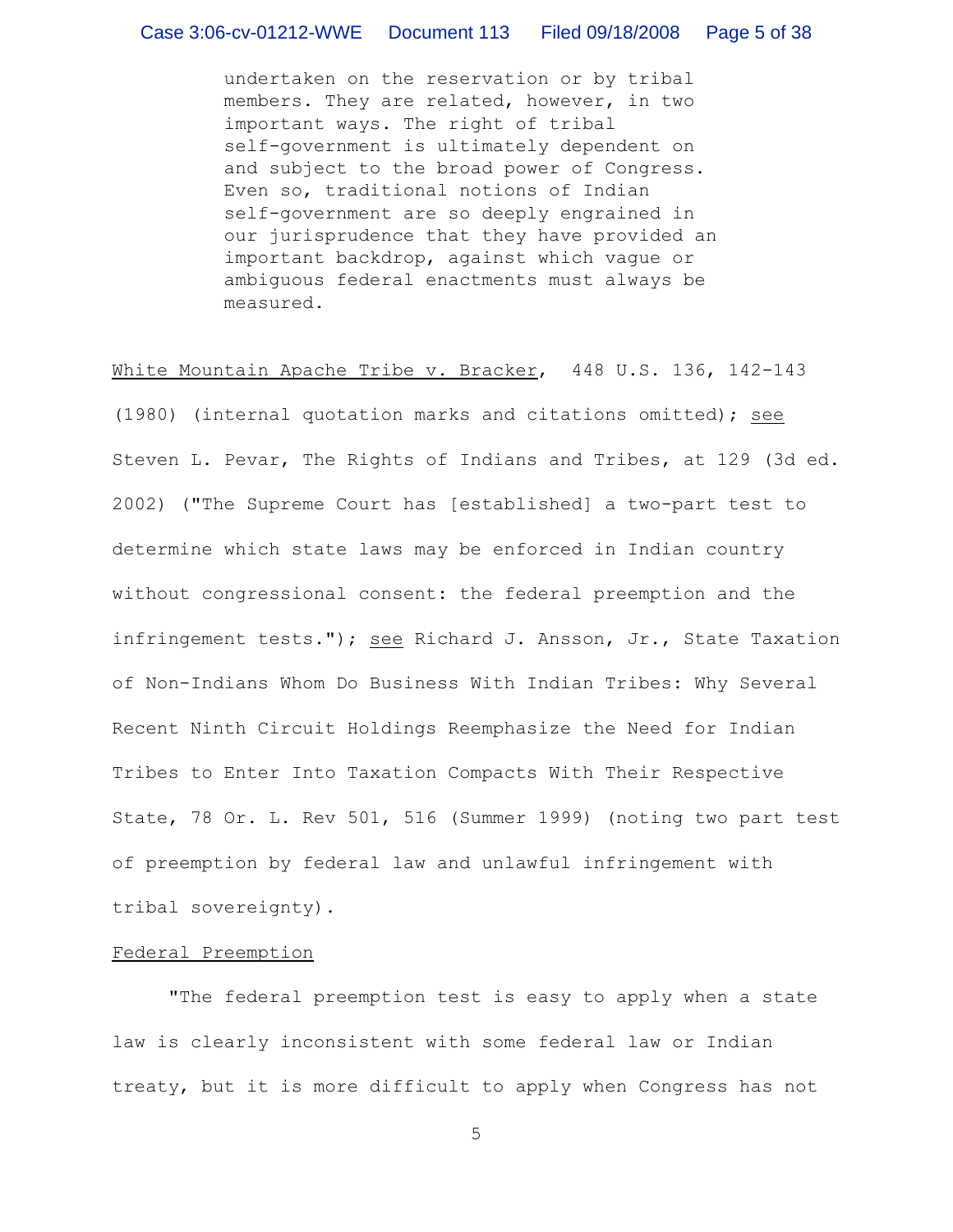expressly prohibited the specific action the state is attempting." Steven L. Pevar, The Rights of Indians and Tribes, at 129 (3d ed. 2002). "[I]n the field of taxation the Supreme Court has primarily invalidated state taxation of nonmember activities in Indian country under the doctrine of preemption." Richard J. Ansson, Jr., State Taxation of Non-Indians Whom Do Business With Indian Tribes: Why Several Recent Ninth Circuit Holdings Reemphasize the Need for Indian Tribes to Enter Into Taxation Compacts With Their Respective State, 78 Or. L. Rev 501, 516 (Summer 1999). Case 3:06-cv-01212-WWE Document 113 Filed 09/18/2008 Page 6 of 38

"In a number of cases [the Supreme Court] held that state authority over non-Indians acting on tribal reservations is pre-empted even though Congress has offered no explicit statement on the subject." Bracker, 448 U.S. at 151 ("Respondents' argument is reduced to a claim that they may assess taxes on non-Indians engaged in commerce on the reservation whenever there is no express congressional statement to the contrary. That is simply not the law.") (citing Warren Trading Post Co. v. Arizona Tax Comm'n, 380 U.S. 685 (1965); Williams v. Lee, 358 U.S. 217 (1959); Kennerly v. District Court of Montana, 400 U.S. 423 (1971)); see also Ramah Navajo School Board, Inc. v. Bureau of Revenue of New Mexico, 458 U.S. 832 (1982) (striking down a state tax on the gross receipts that a non-Indian construction company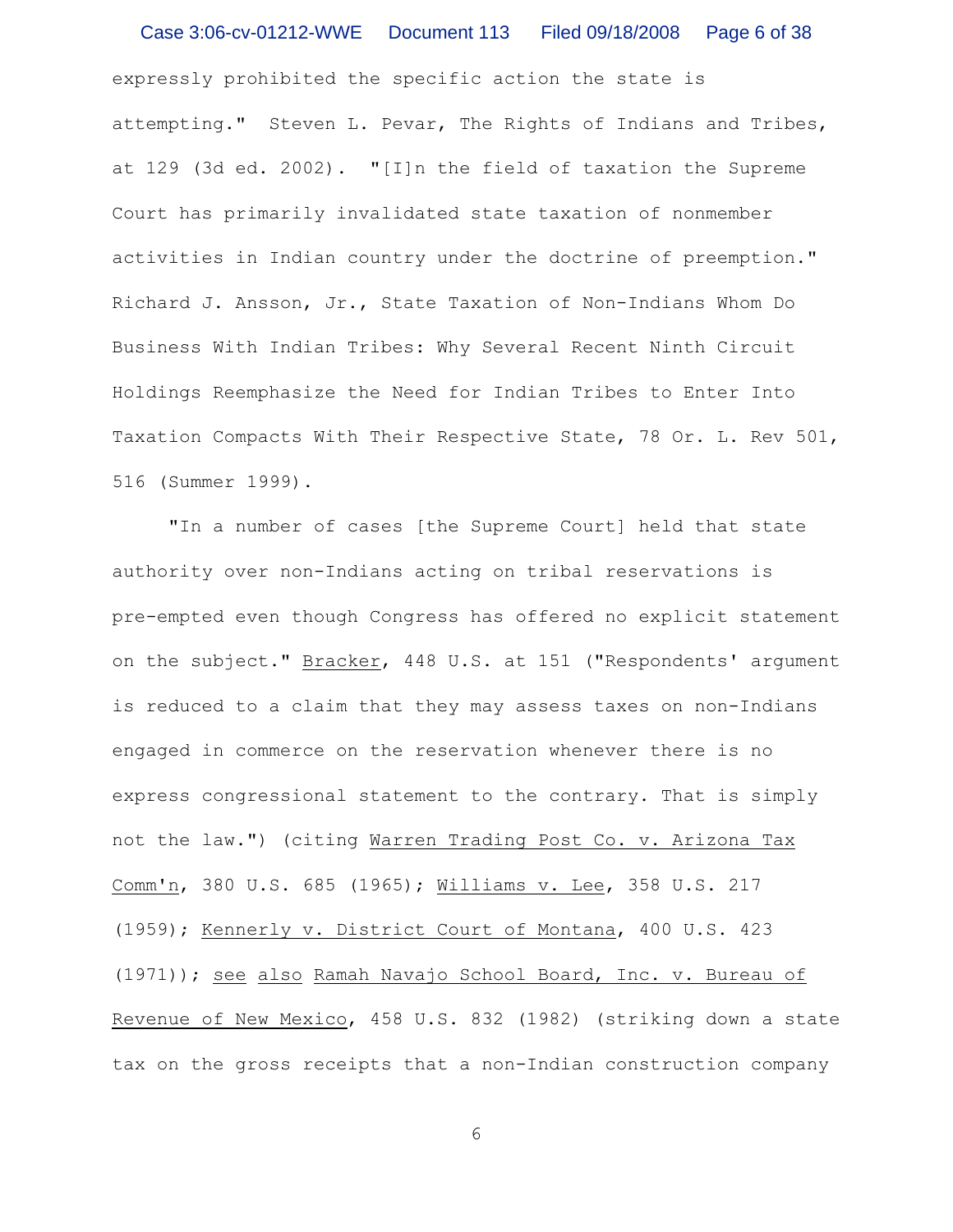received from the tribal school board for the construction of a school for Indian children on the reservation); Indian Country, U.S.A. Inc. v. Oklahoma, 829 F.2d 967 (10<sup>th</sup> Cir. 1987) (striking down State's bingo regulations and taxation of certain bingo and bingo-related activities on reservation); Warren Trading Post Co. v. Arizona State Tax Comm'n, 380 U.S. 685, 688 (1965) (precluding Arizona tax on "gross proceeds" tax on a non-Indian company which conducted a retail business on the Navajo Indian Reservation) and Mescalero Apache Tribe, 462 U.S. at 334 ("State jurisdiction is pre-empted . . . if it interferes or is incompatible with federal and tribal interests reflected in federal law, unless the state interests at stake are sufficient to justify the assertion of state authority."). "The Court has repeatedly emphasized that there is a significant geographical component to tribal sovereignty, a component which remains highly relevant to the pre-emption inquiry; though the reservation boundary is not absolute, it remains an important factor to weigh in determining whether state authority has exceeded the permissible limits." Bracker, 448 U.S. at 151

Preemption analysis requires a "particularized inquiry into the nature of the state, federal and tribal interests at stake . . to determine whether, in the specific context, the exercise of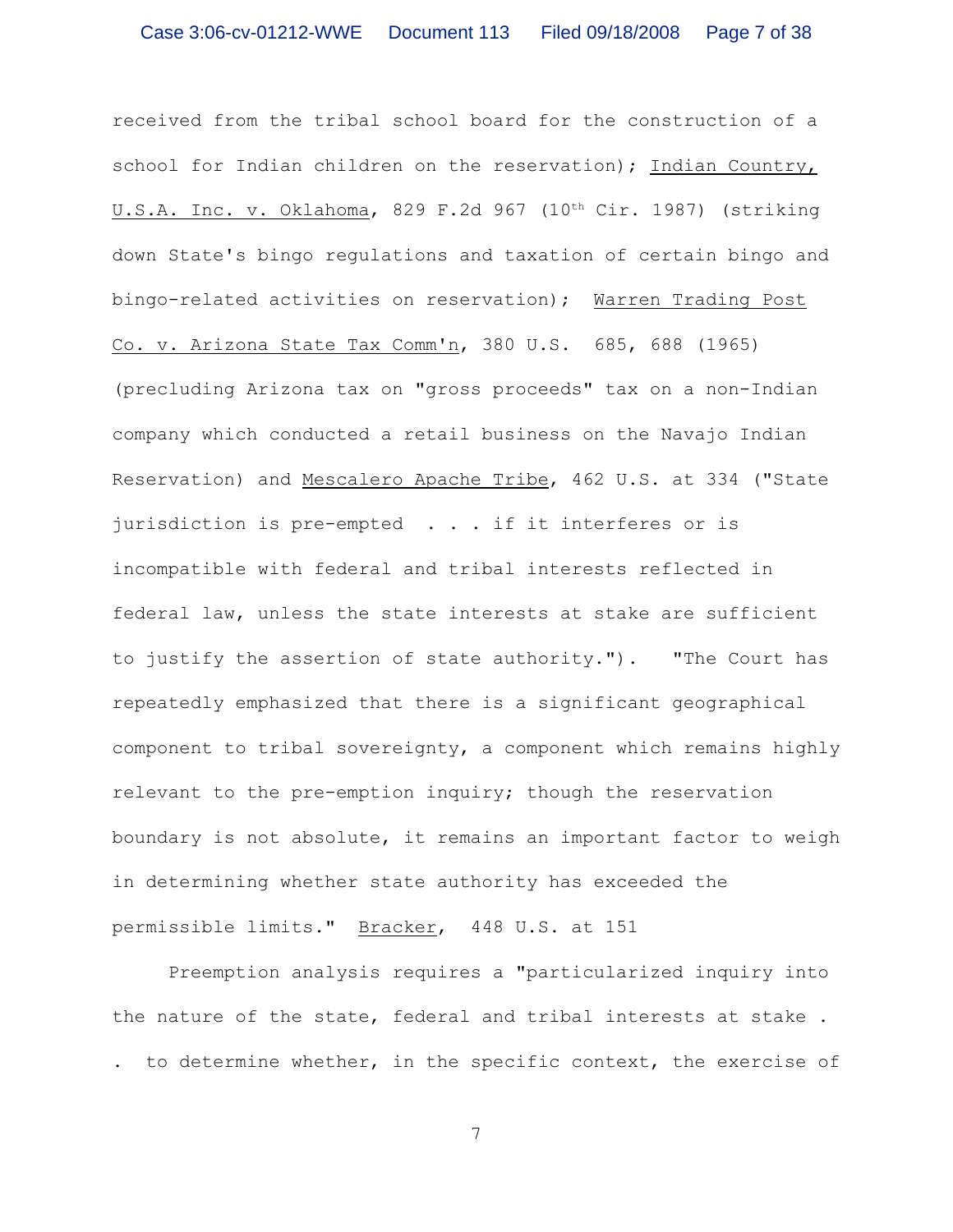state authority would violate federal law." Bracker, 488 U.S. at 145 (citations omitted). "State jurisdiction is preempted by the operation of federal law if it interferes or is incompatible with federal and tribal interests reflected in federal law, unless the State interests at stake are sufficient to justify the assertion of State authority." New Mexico v. Mescalero Apache Tribe, 462 U.S. 324, 334 (1983) (citations omitted).

"Tribal interests" identified by the Court are tribal sovereignty, self-government, self-sufficiency and economic development, see Bracker, 448 U.S. at 141-143, 152; Mescalero Apache Tribe, 462 U.S. at 344; Cabazon, 480 U.S. at 216, as well as interests in value "generated on the reservation by activities in which the Tribes have a significant interest." Washington v. Confederated Tribes of the Colville Indian Reservation, 447 U.S. 134, 155 (1980).<sup>4</sup>

"Federal interests" identified by the Court are interests in enhancing tribal sovereignty and economic development, selfgovernment, and self-sufficiency and in exclusively regulating areas of tribal activity as indicated by the presence of a

<sup>4&</sup>quot;In Cabazon, the Supreme Court stated that 'the federal tradition of Indian immunity from state taxation is very strong and . . . the state interest in taxation is correspondingly weak. Accordingly, it is unnecessary to rebalance these interests in every case.'" Crow Tribe of Indians v. State of Montana, 819 F.2d 895, 901 (9<sup>th</sup> Cir. 1987) (quoting Cabazon, 480 U.S. at 214 n.17).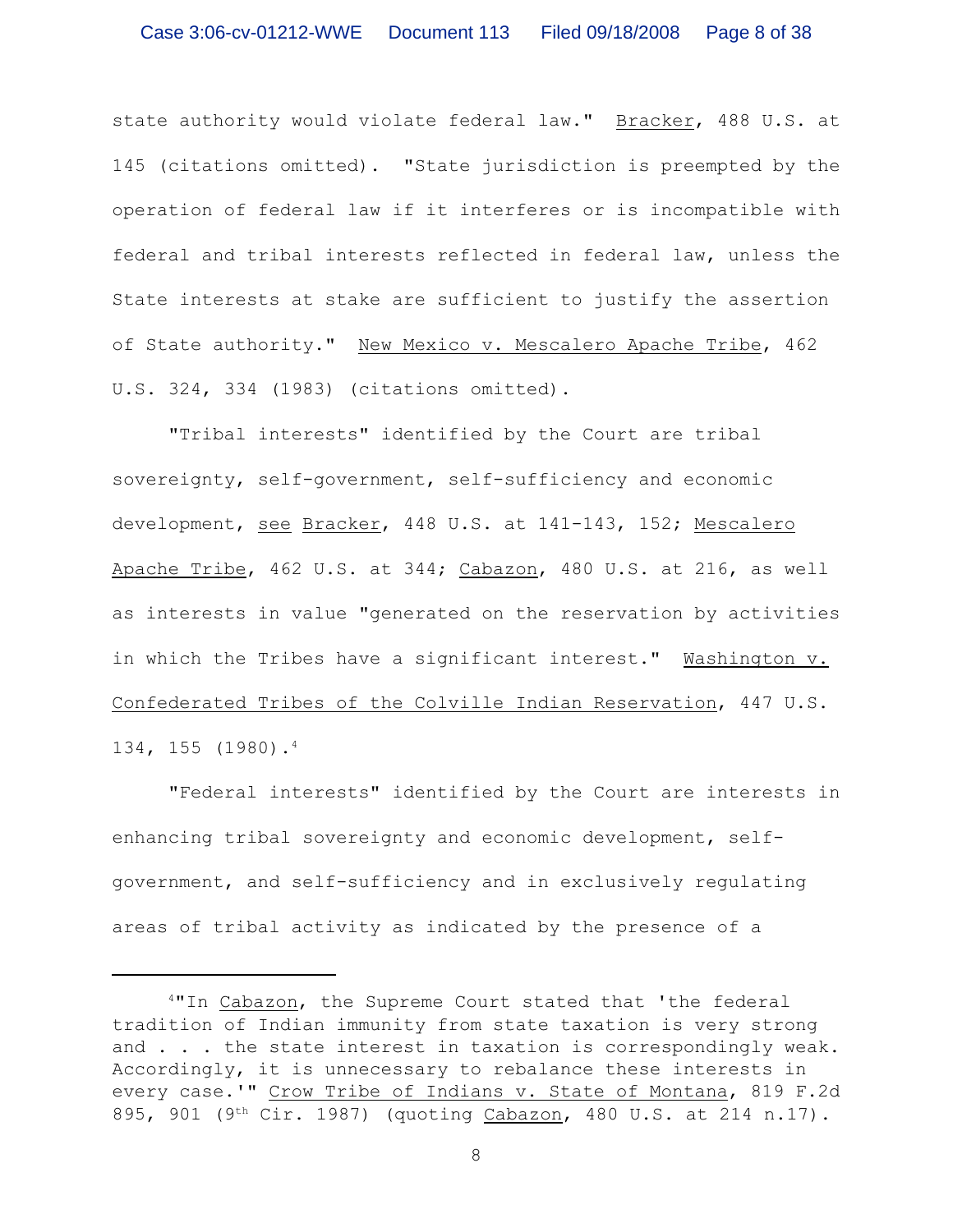comprehensive regulatory scheme. See Bracker, 448 U.S. at 141, 143-149; Ramah Navajo, 458 U.S. 837-42.

In California v. Cabazon Band of Mission Indians, the Supreme Court noted that the Tribe's interests of selfdetermination and economic development "obviously parallel the federal interests." 480 U.S. at 17 (Holding that "[t]hese policies and actions, which demonstrate the Government's approval and active promotion of tribal bingo enterprises, are of particular relevance in this case. The Cabazon and Morongo Reservations contain no natural resources which can be exploited. The tribal games at present provide the sole source of revenues for the operation of the tribal governments and the provision of tribal services. They are also the major sources of employment on the reservations. Self-determination and economic development are not within reach if the Tribes cannot raise revenues and provide employment for their members. The Tribes' interests obviously parallel the federal interests.").

The Supreme Court has balanced federal, state, and tribal interests in diverse contexts. See Bracker, 448 U.S. 136 (balancing interests affected by State's attempt to apply motor carrier license tax on non-Indians cutting timber on a reservation and delivering it to a tribal sawmill); Cabazon, 480 U.S. at 216-17 (balancing interests affected by a State's attempt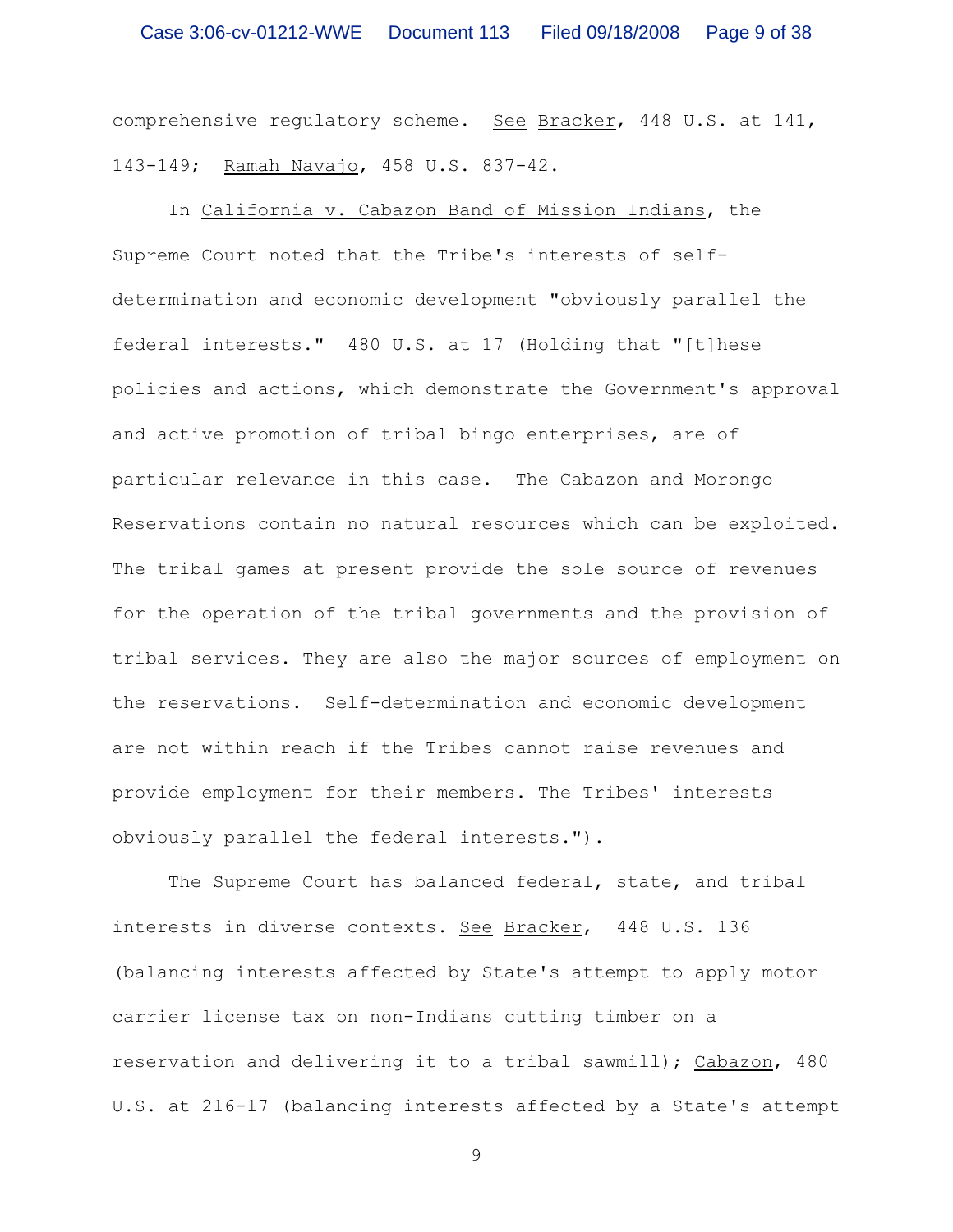to regulate on-reservation high-stakes bingo operation); Indian Country, 829 F.2d at 981 (same); Moe v. Confederated Aalish and Kootenai Tribes of Flathead Reservation, 425 U.S. 463, 483 (1976) (balancing interests affected by State's attempt to require tribal sellers to collect cigarette tax on non-Indians); Colville, 447 U.S. 134 (1980) (same).

#### Infringement Test

"In 1959, the Supreme Court held in Williams v. Lee that a state may not infringe 'on the right of reservation Indians to make their own laws and be ruled by them.'" Steven L. Pevar, The Rights of Indians and Tribes, at 133 (3d ed. 2002) (citing Williams, 358 U.S. at 220). This principle has become known as the infringement test. It protects the inherent rights of Indian tribes to govern themselves. Williams, 358 U.S. at 223 (holding that civil suit against tribal member brought by a non-Indian to recover a debt incurred on the Navajo Reservation must be brought in tribal court.). In Crow Tribe of Indians v. Montana, 819 F.2d 895, 902 (9<sup>th</sup> Cir. 1987), aff'd, 484 U.S. 997 (1988), the Supreme Court explained that "[t]he self-government doctrine differs from the preemption analysis and is an independent barrier to state regulation . . . [and] [a]ny assertion of state authority over tribal interests must be assessed against the traditional notions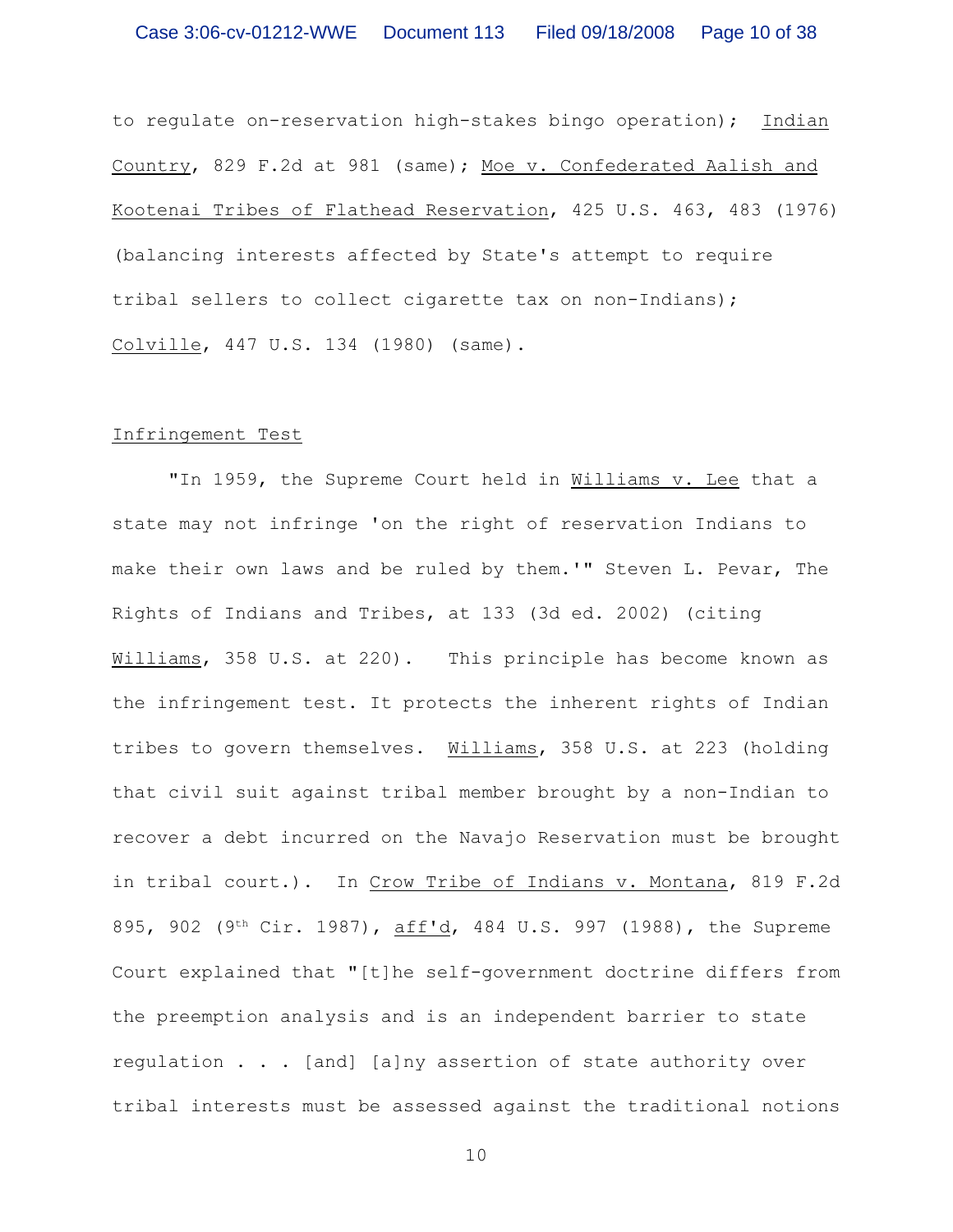of Indian sovereignty." The Court held in that case that "[t]he power to tax members and non-Indians alike is an essential attribute of self-government." Id.

#### State Taxation of Tribes and Tribal Members

"Taxation has been a frequent source of controversy between states and Indian tribes. Freedom of a sovereign government from taxation by another sovereign has been recognized as an important aspect of our federal system . . . . " American Indian Law Deskbook, at 379 (3d ed. 2004). Tribes use their businesses and tax revenues to support Tribal governmental facilities and Tribal social services. Richard J. Ansson, Jr., State Taxation of Non-Indians Whom Do Business With Indian Tribes: Why Several Recent Ninth Circuit Holdings Reemphasize the Need for Indian Tribes to Enter Into Taxation Compacts With Their Respective State, 78 Or. L. Rev at 544, 549 (Summer 1999) (citing Testimony of W. Ron Allen, President, National Congress of American Indians, Before the United States House of Representatives Committee on Resources, June 23, 1998, available in 1998 WL 12761933)). The state, by taxing nonmembers' businesses in Indian country, reduces revenues to the Tribe, revenues that could otherwise be used to provide services to Tribal members. Id. at 545. "State powers of taxation on Indians are severely limited, and there remains a presumption that states are preempted from taxing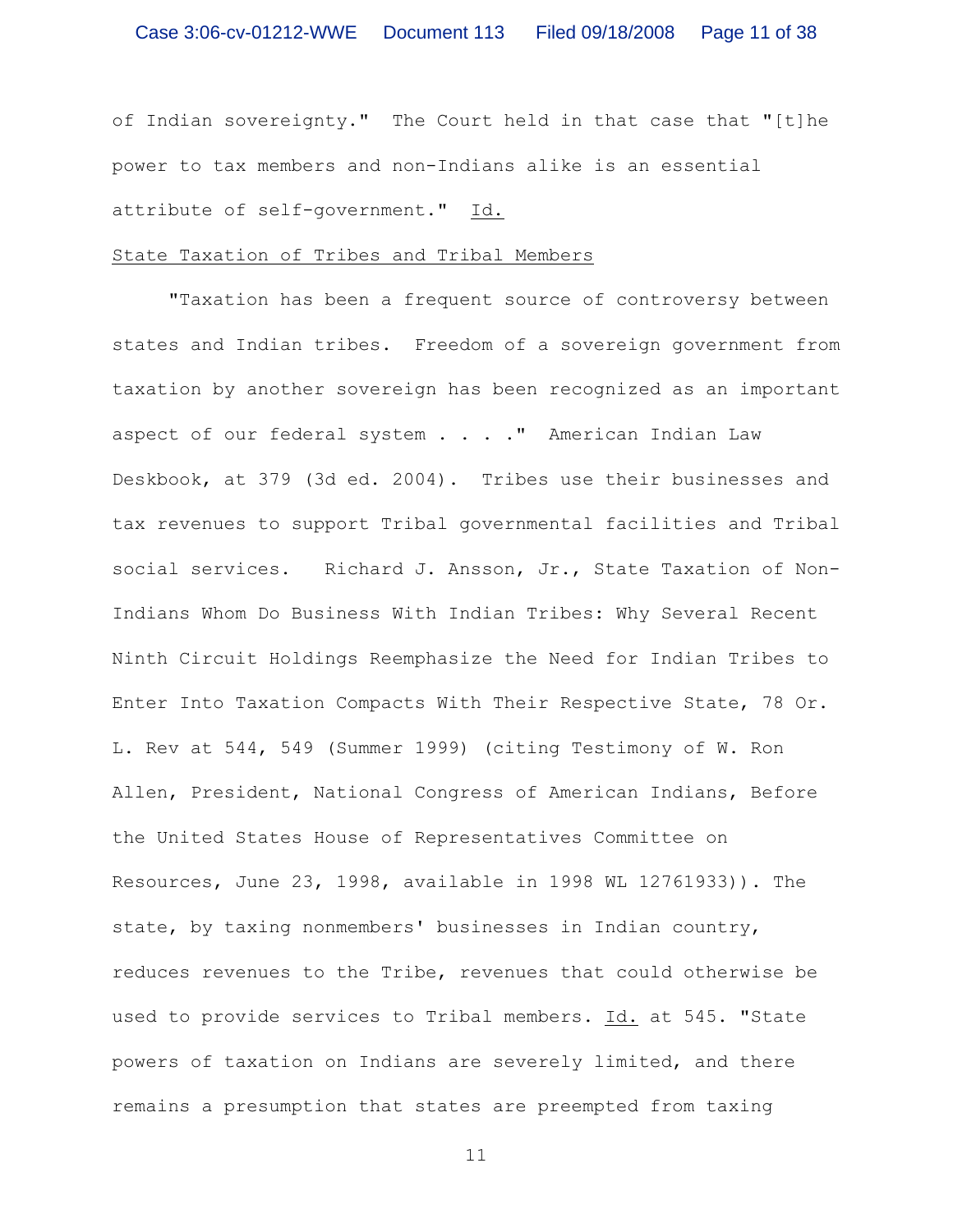Indian activities, income, or property in Indian country." Jay Vincent White, Taxation of Indians: An Analysis and Comparison of New Mexico and Oklahoma State Tax Laws, 41 Tulsa L. Rev. 91, 92 (2005-06) (internal quotation marks and citation omitted); Indian Country, 829 F.2d at 976 ("There is a presumption against state jurisdiction in Indian country.").

The Supreme Court has "repeatedly addressed the issue of state taxation of tribes and tribal members and the state, federal, and tribal interests which it implicates." Cabazon, 480 U.S. at 216 n.17. "In the special area of state taxation of Indian tribes and tribal members [the Court] has adopted a per se rule." Id.

The Court has "recognized that the federal tradition of Indian immunity from state taxation is very strong and that state interest in taxation is correspondingly weak," id., stating, "it is unnecessary to rebalance these interests in every case." Id. "[I]n the special area of state taxation, absent cession of jurisdiction or other federal statutes permitting it, there has been no satisfactory authority for taxing Indian reservation lands or Indian income from activities carried on within the boundaries of the reservation . . . such taxation is not permissible absent congressional intent." Id. (quoting Mescalero Apache Tribe v. Jones, 411 U.S. 145, 148 n.17 (emphasis in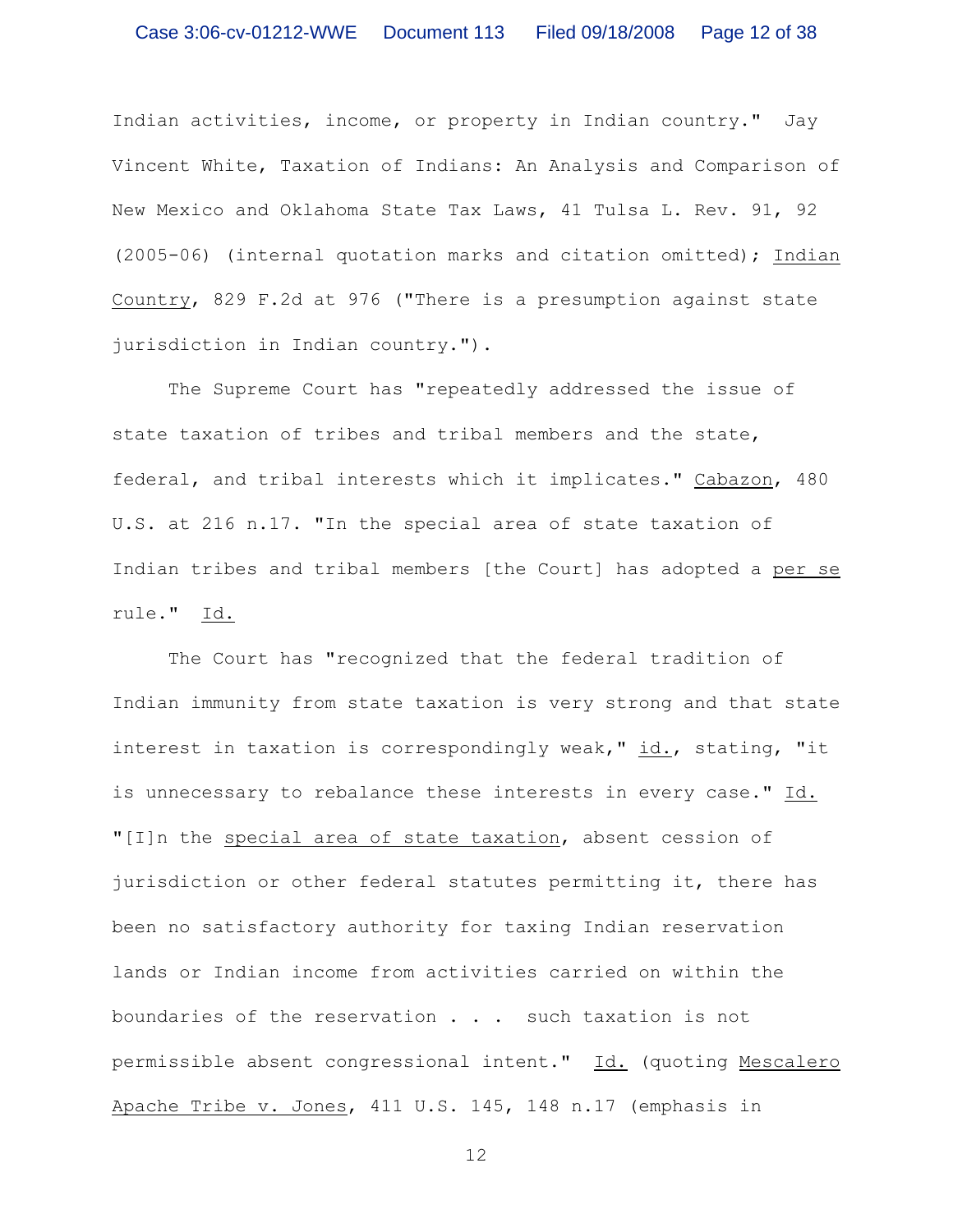original)).

#### State Taxation on Non-Indians

"Courts have recognized that states have extensive jurisdiction over persons who are not members of any tribe. Nonmembers are presumptively taxable by a state with respect to on-reservation activities, but the courts will look beyond the legal incidence of the tax so that even though the tax is legally imposed on a nonmember it may be barred if it is deemed to interfere impermissibly with a federal regulatory scheme or tribal sovereignty." American Indian Law Deskbook, at 386 (3d ed. 2004) (citing County of Yakima v. Confederated Tribes and Bands of Yakima Indian Nation, 502 U.S. 251, 257-58 (1992)). Of course, "the enforcement of any state law on the reservation infringes to some extent on tribal self-government, but the Supreme Court has held that certain "minimal" infringements are permitted." Steven L. Pevar, The Rights of Indians and Tribes, at 202 (3d ed. 2002) (citing Moe v. Confederated Salish and Kootenai Tribes, 425 U.S. 463 (1976) (recognizing the State may impose at least minimal burdens on Indian businesses to aid in collecting and enforcing a tax); Colville, 447 U.S. 134. "Taxes that apply exclusively to non-Indians-including income, personal property, real estate, gasoline, and cigarette taxes-have been upheld by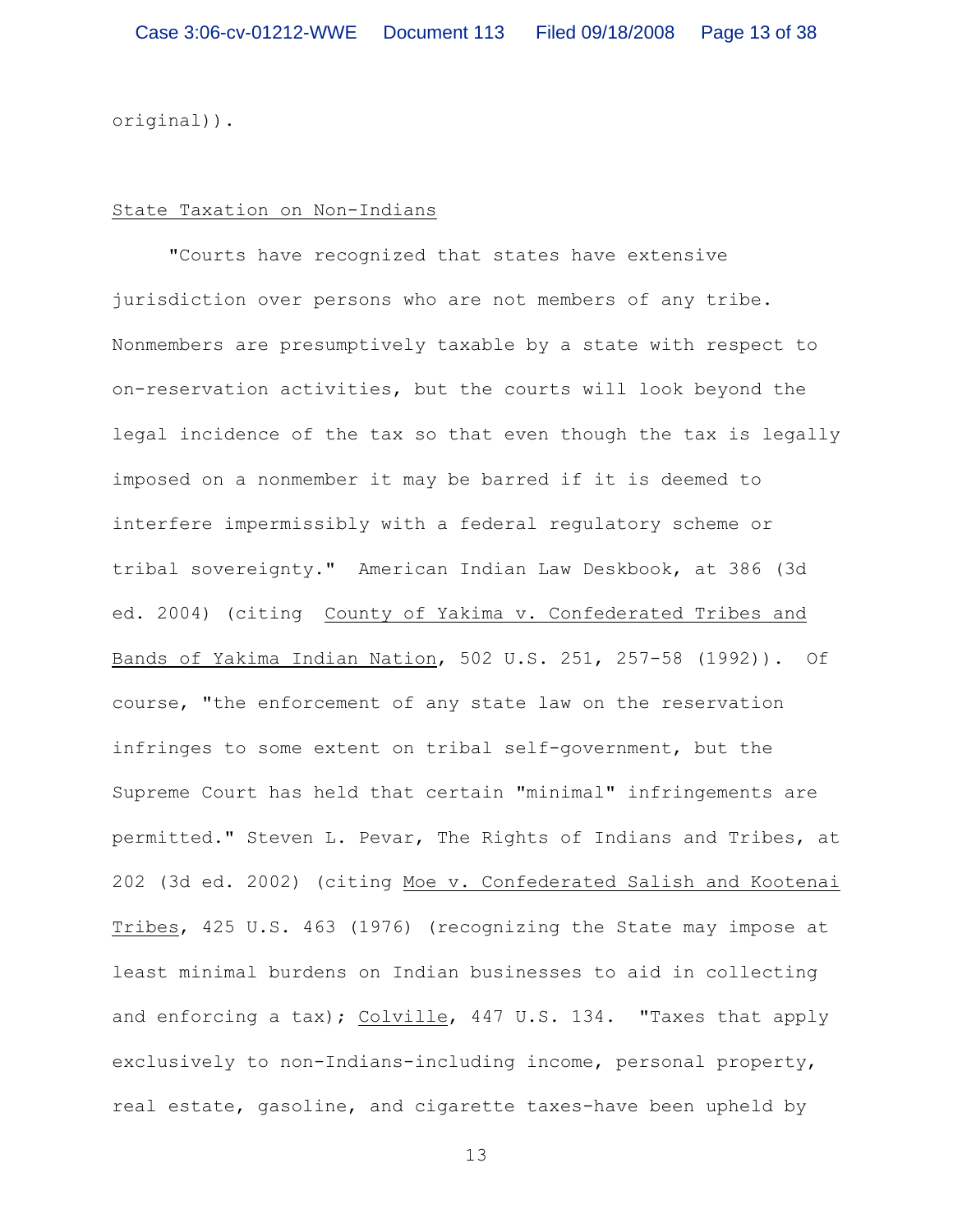the courts under that principle." Steven L. Pevar, The Rights of Indians and Tribes, at 202 (3d ed. 2002) (citing Thomas v. Gay, 169 U.S. 264 (1898) (personal property tax); Utah & No. Ry v. Fisher, 116 U.S. 264 (1885) (real estate); Loveness v. Arizona Dept of Revenue, 963 P.2d 303 (Ariz. App. 1998), cert. denied, 525 U.S. 1178(1999) (income)).

The considerations of tribal sovereignty must be carefully weighed when taxation of non-Indians, "for transactions or activities within Indian country, is in question." Jay Vincent White, Taxation of Indians: An Analysis and Comparison of New Mexico and Oklahoma State Tax Laws, 41 Tulsa L. Rev. at 91. "In these situations, both the tribe and the State could fairly claim an interest in asserting their respective jurisdictions." McClanahan v. State Tax Commission of Arizona, 411 U.S. 164, 179 (1973).

"With respect to taxing on-reservation activities by or property of non-members, the Supreme Court has identified two independent but related barriers to taxation. First, state authority may be preempted by federal law. Second, it may infringe on the right of the reservation Indians to make their own laws and be ruled by them." American Indian Law Deskbook, at 386-87 (3d ed. 2004) (citing Bracker, 448 U.S. at 136, 142; Williams, 358 U.S. 217). In McClanahan, the Supreme Court held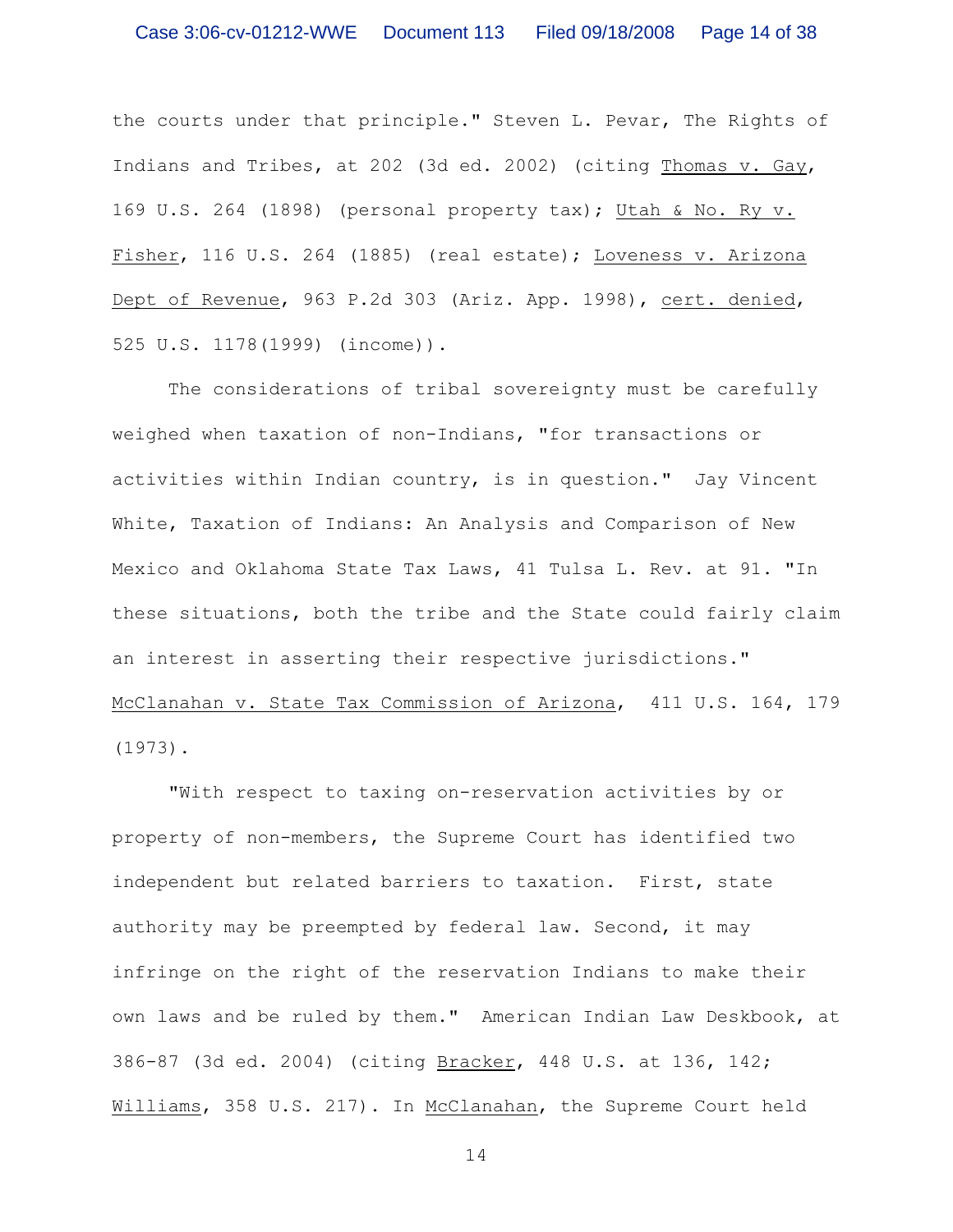that state law would apply in Indian country only when the following two conditions were met: (1) there was no interference with tribal self-government, and (2) non-Indians were involved. 411 U.S. at 179-181 (holding Arizona state individual income tax was unlawful as applied to reservation Navajo Indians with respect to income derived wholly from reservation sources.). "Because Congress is rarely explicit in preempting state law, the preemption analysis following McClanahan often involves a weighing and balancing of the competing state and federal interests." William C. Canby. Jr., American Indian Law in a Nutshell, 89 ( $4<sup>th</sup>$  ed. West 2004).

The Supreme Court acknowledged that "[w]hen on-reservation conduct involving only Indians is at issue, state law is generally inapplicable, for the State's regulatory interest is likely to be minimal and the federal interest is at its strongest. More difficult questions arise where, as here, a State asserts authority over the conduct of non-Indians engaging in activity on the reservation." Bracker, 448 U.S. at 145. In Cabazon, a case involving high stakes bingo, the Supreme Court stated that the presumption that state laws do not apply is not as strong in the context of state authority over non-Indian activity on the reservation. 480 U.S. at 416 n.18. "The inquiry is to proceed in light of traditional notions of Indian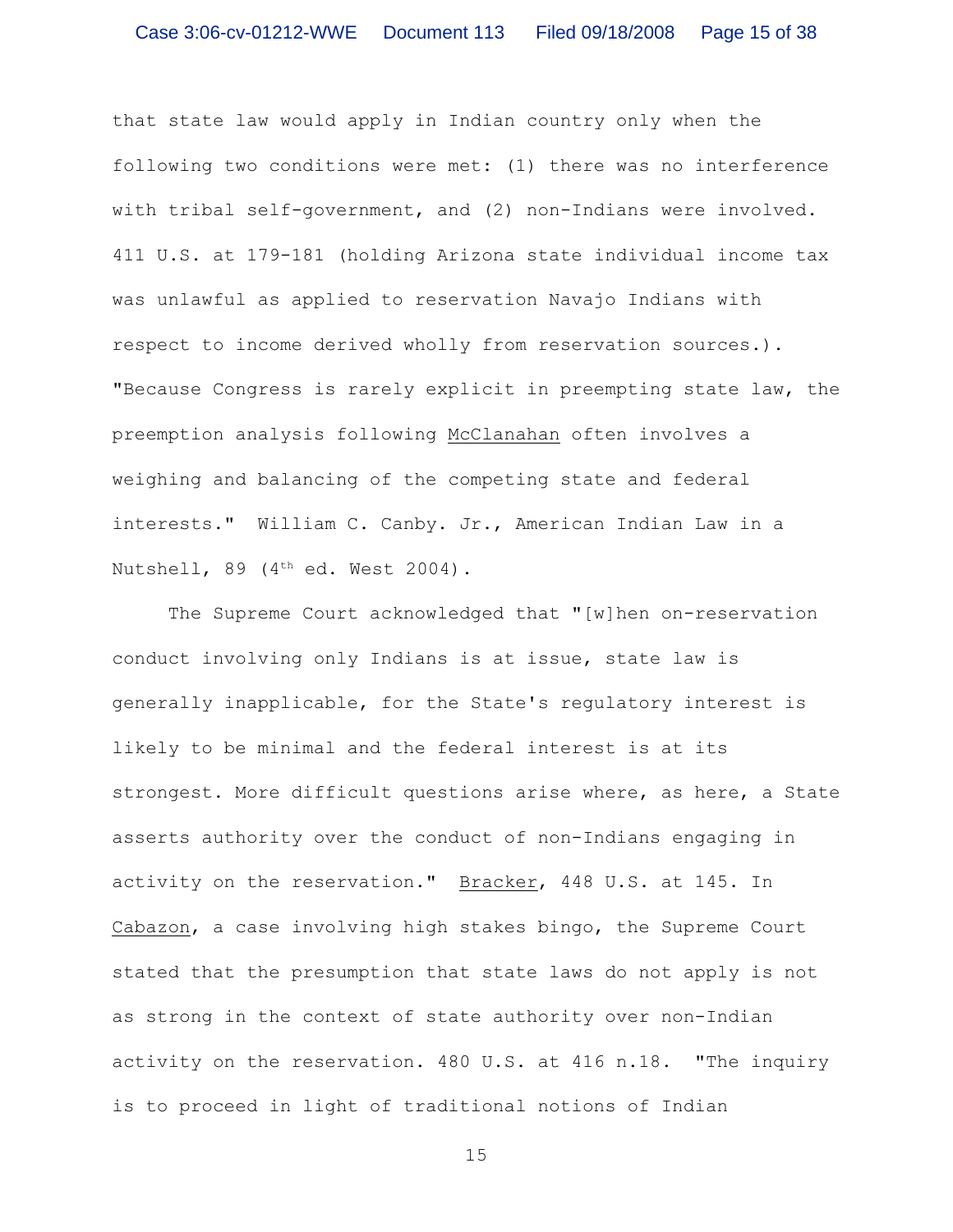sovereignty and the congressional goal of Indian self-government, including its overriding goal of encouraging tribal selfsufficiency and economic development." Id. at 416 (internal citations and quotation marks omitted).

"Just because the taxpayer is non-Indian does not mean that the tax is valid. This is especially true regarding pass-through taxes, which . . . are taxes that the seller collects and sends to the state but are really paid by the buyer of the goods." Steven L. Pevar, The Rights of Indians and Tribes, at 202-03 (3d ed. 2002) (citing Colville, 447 U.S. at 163 (the Supreme Court held "the State may validly require the tribal smoke shops to affix tax stamps purchased from the State to individual packages of cigarettes prior to the time of sale to nonmembers of the Tribe.")).

A state's attempt to tax a non-Indian requires a "particularized inquiry," in which a number of factors must be considered. Bracker, 448 U.S. at 142. "[M]ost importantly, where the taxable transaction occurs, the state law-defined nature of the tax-i.e., identifying what is being taxed and who bears its legal incidence; and whether the on-reservation activity taxed is centered in a commercial relationship between the taxpayer and a tribe, and, if so, the nature of any federal statutes or regulations applicable to the relationship and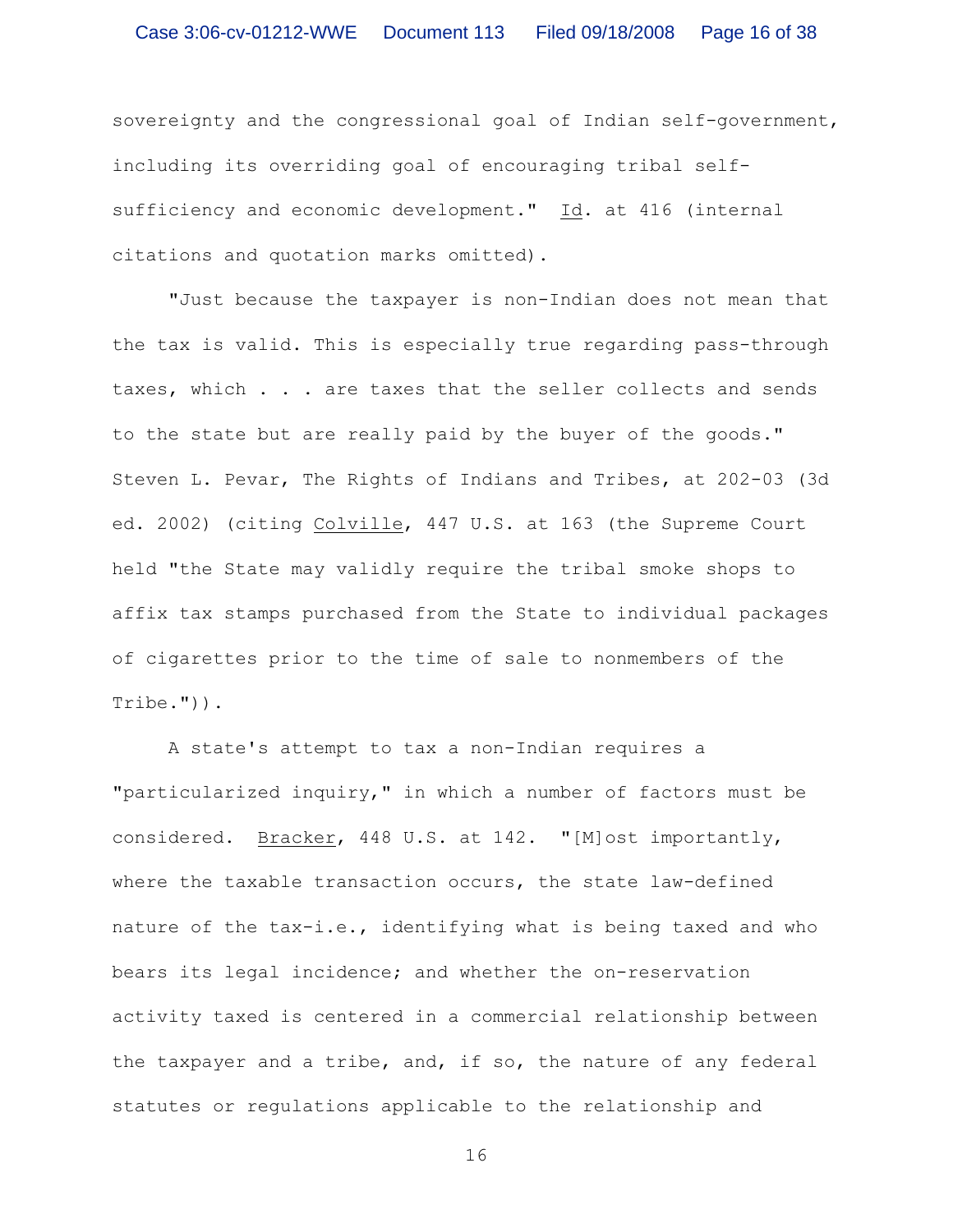whether the state provides services generally to the reservation or the tribal nonmember." American Indian Law Deskbook, at 384, 388 (3d ed. 2004); see Steven L. Pevar, The Rights of Indians and Tribes, at 203 (3d ed. 2002) ("Among the factors to consider are whether the activity being taxed by the state is already regulated by the federal government, whether the state is providing any services in return for the money it seeks to collect, and whether the burden of the tax would fall on the tribe or on a non-Indian."); Williams, 358 U.S. at 223 ("There can be no doubt that to allow the exercise of state jurisdiction here would undermine the authority of the tribal courts over Reservation affairs and hence would infringe on the right of the Indians to govern themselves. It is immaterial that respondent is not an Indian. He was on the Reservation and the transaction with an Indian took place there.").

A few patterns have emerged. The states are precluded from directly taxing reservation lands or reservation Indians, See County of Yakima , 502 U.S. at 257; Oklahoma Tax Comm'n v. Chickasaw Nation, 515 U.S. 450 (1995). The Supreme Court has invalidated state taxation on non-Indian contractors doing business with tribes on reservations. See, e.g. Warren Trading Post, 380 U.S. at 691 (invalidating a state gross proceeds tax imposed on reservation store owned by a non-Indian because the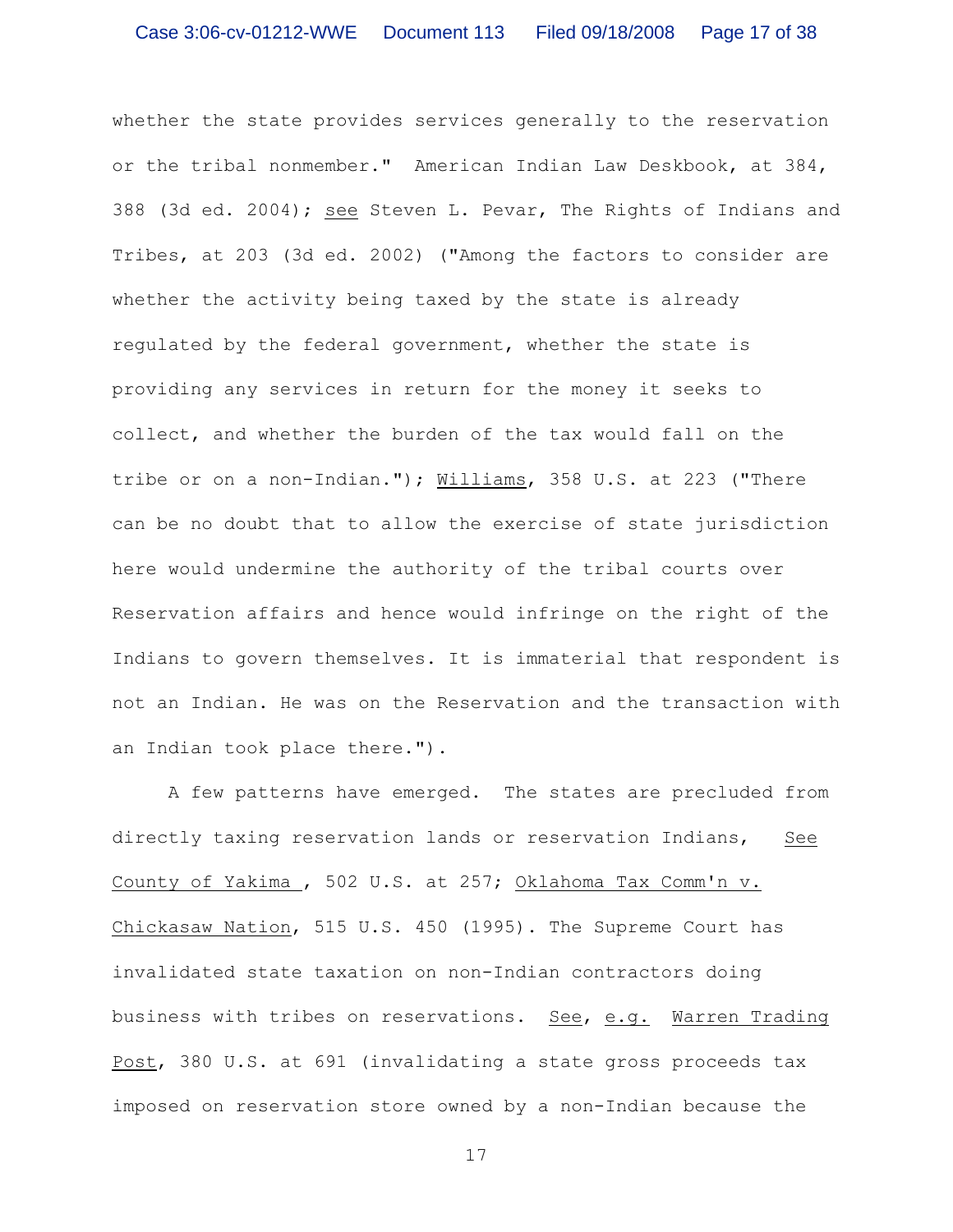vast majority of the store's customers were Navajo Indians); Bracker, 448 U.S. 136 (1980) (invalidating a state motor carrier registration and fuel tax imposed on non-Indian company that hauled timber on reservation roads that had been cut from tribal lands); Ramah Navajo, 458 U.S. at 838 (striking down a State tax on the profits made by a non-Indian construction company that built a school on a reservation for the tribe, stating that "ambiguities in federal law should be construed generously, and federal pre-emption is not limited to those situations where Congress has explicitly announced an intention to pre-empt state activity."); Hoopa Valley Tribe v. Nevins, 881 F.2d 657, 659 (9th Cir. 1989) (holding that federal law preempts the imposition of the California timber yield tax on the harvest by non-Indian purchasers of timber owned by the tribe, preempting taxes on "goods produced on the reservation."); Central Machinery Co. v. Arizona State Tax Comm'n, 448 U.S. 160 (1980) (finding state could not impose "transaction privilege tax" on the sale of farm equipment where the sale took place on the reservation, the contract was signed on the reservation and payment occurred thereon, notwithstanding that the seller did not reside on the reservation, was not licensed to trade with the Indians and the Court found it was irrelevant that the sale was made to a tribal enterprise rather than to the Tribe itself or that the seller did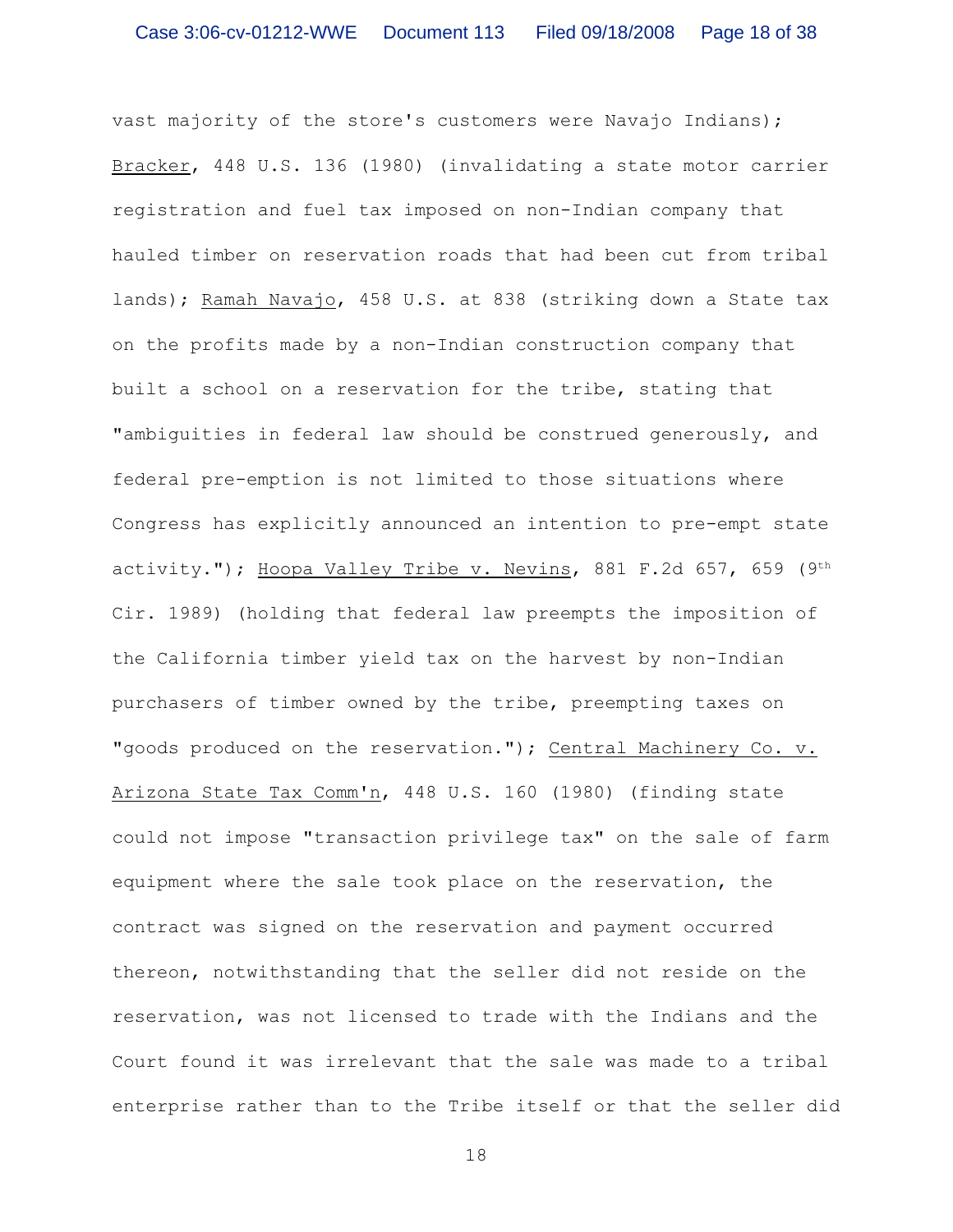not maintain a permanent place of business on the reservation.).

"The exercise of State authority which imposes additional burdens on a tribal enterprise must ordinarily be justified by functions or services performed by the State in connection with the on-reservation activity." Mescalero Apache Tribe, 462 U.S. at 336 (citing Ramah Navajo School Bd., 458 U.S. at 844 and n.7; Bracker 448 U.S. at 148-49; Central Machinery Co., 448 U.S. at 174)). "Thus, a State seeking to impose a tax on a transaction between a Tribe and nonmembers must point to more than its general interest in raising revenues." Id.; Confederated Tribes, 447 U.S. at 157 ("governmental interest in raising revenues . . . is strongest when the tax is directed at off-reservation value and then the taxpayer is the recipient of state services."); see Steven L. Pevar, The Rights of Indians and Tribes, at 202-04 (3d ed. 2002) ("In each case, the state provided no services in return for the taxes it sought to collect, and the burden of paying those taxes would ultimately fall on the tribes or their members."); but see Cotton Petroleum Corporation v. New Mexico, 490 U.S. 163, 169 (1989) (in distinguishing Bracker and Ramah Navajo, the Court noted that the State provided services to the Tribe, no economic burden fell on the Tribe by virtue of the state taxes, and the State regulated the spacing of oil wells on the reservation. "Thus, although the federal and tribal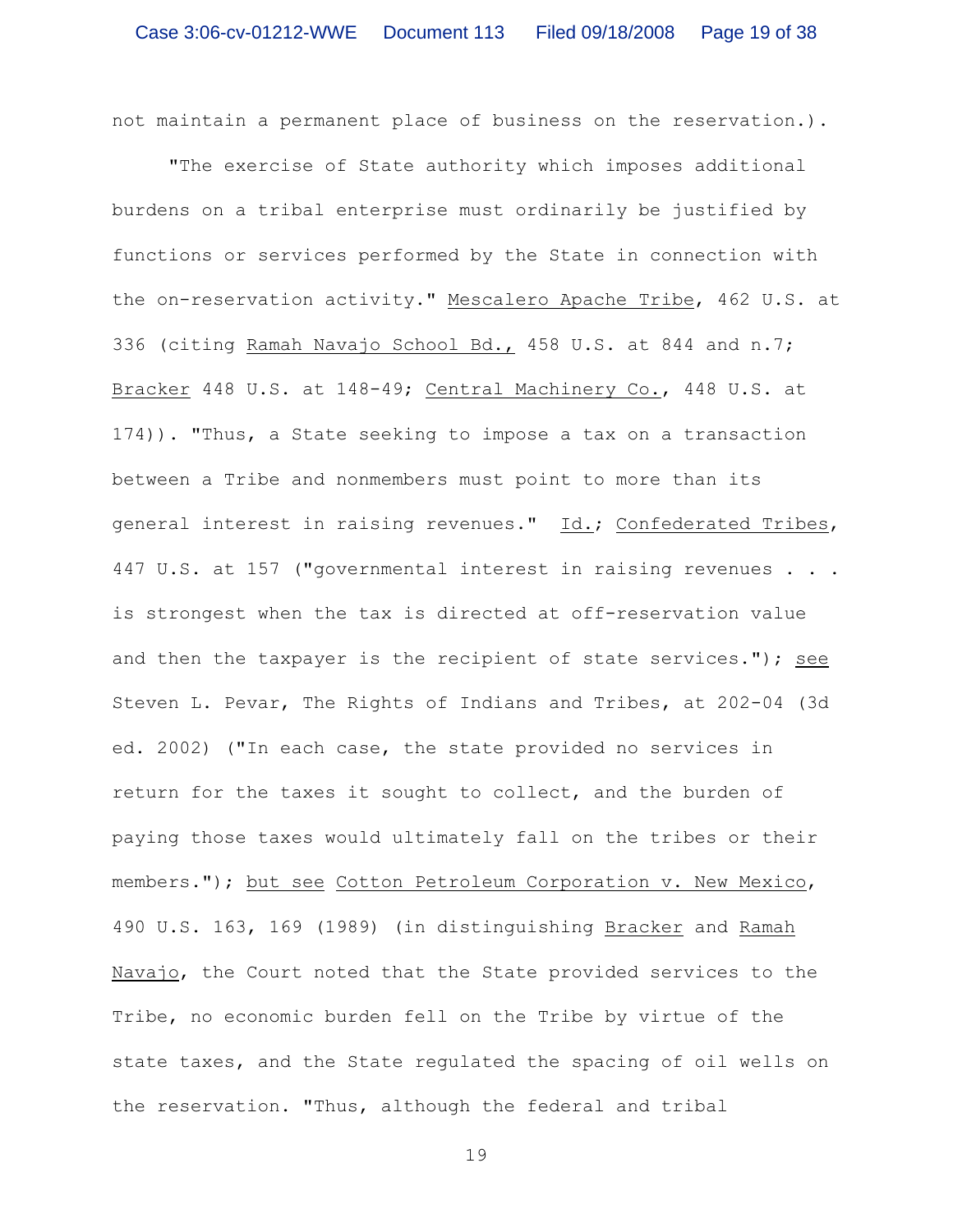regulations in this case are extensive, they are not exclusive .

 $\ldots$  .  $\ldots$  ).

## Scope of Discovery

Plaintiff objects to the financial information sought in Interrogatories Nos. 9 and 10 and Request for Production No. 4,<sup>5</sup>

Interrogatory No. 10: State the total revenues and profits the Tribe earned from its Gaming Enterprise for each year and the total amount of taxes the Tribe claims Ledyard has assessed each year on property or activities used or subsumed within the Gaming Enterprise.

Request No. 4: Produce budget, financial statements and profit and loss statements for plaintiff and for the Gaming Enterprise, and any other similar documents that reflect the annual revenues of plaintiff and the Gaming Enterprise and how those revenues are expended.

"[T]he Tribe has produced information regarding the property taxes assessed with respect to the leased gaming machines from AC Coin and, pursuant to Interrogatory 6, property taxes assessed with respect to property owned by the Tribe," and "information and documents regarding general slot machine revenues, and has stated that it is willing to produce revenues from leased gaming machines from AC Coin, subject to the entry of an appropriate protective order." The Tribe is also "willing to disclose the average daily win and profits from the Tribe's use of the leased gaming machines from AC Coin and the total amount of capital that the Tribe has invested in its Gaming Enterprise since 2002, broken down by year, subject to the entry of an appropriate protective order." [Doc. #85 at 7-8]

 $15$ Interrogatory No. 9: State the total revenues and profits the Tribe earned from businesses or activities that are NOT included in the Gaming Enterprise for each year and the total amount of taxes the Tribe claims Ledyard has assessed each year on property or activities related to these non-gaming businesses or activities.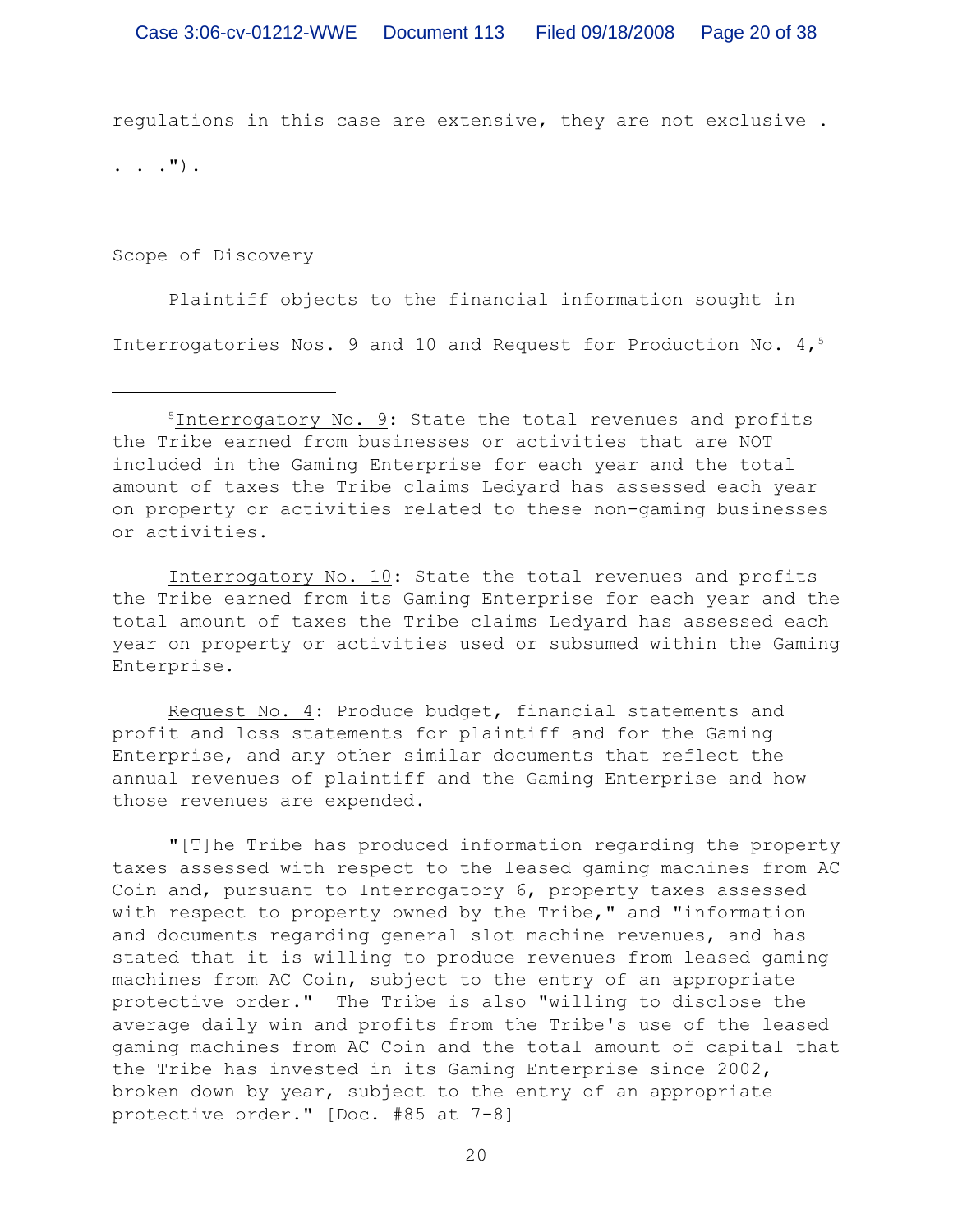arguing that neither the "balancing of interests" claim in Count Two, nor the "sovereignty infringement" claim in Count Three involves a consideration of the relative financial impact of the tax on the Tribe, or necessitates a weighing of this impact against the financial impact of a loss of tax revenues on the Town. [Doc. #85 at 6].<sup>6</sup> In other words, according to the Tribe, the only relevant question is "whether" and "not how much" the Town's taxation of non-Indian personal property burdens tribal sovereignty, self-government, and self-sufficiency. Defendants argue that: "(1) financial information about the Tribe's total revenues is necessary to measure the economic impact of the tax that is claimed by the Tribe  $\ldots$  ; [and] (2) information about similarly situated vendors to the Tribe is essential to assessing the effect of the tax on the Tribe and the Town  $\ldots$ ." [Doc.

# Moreover, plaintiff states, <sup>6</sup>

The State is already aware that the Tribe raises substantial revenues from its gaming enterprise, furthering Congress' policy goals . . . . The Tribe has paid amounts ranging from \$196,300,528 to \$204,953,050 to the State of Connecticut in each of the past five years pursuant to the Tribe's Memorandum of Understanding with the State dated January 13, 1993, as amended which represents 25% of the Tribe's gross operating revenues generated by its slot machines in each of those years.

[Doc. #85 n.2].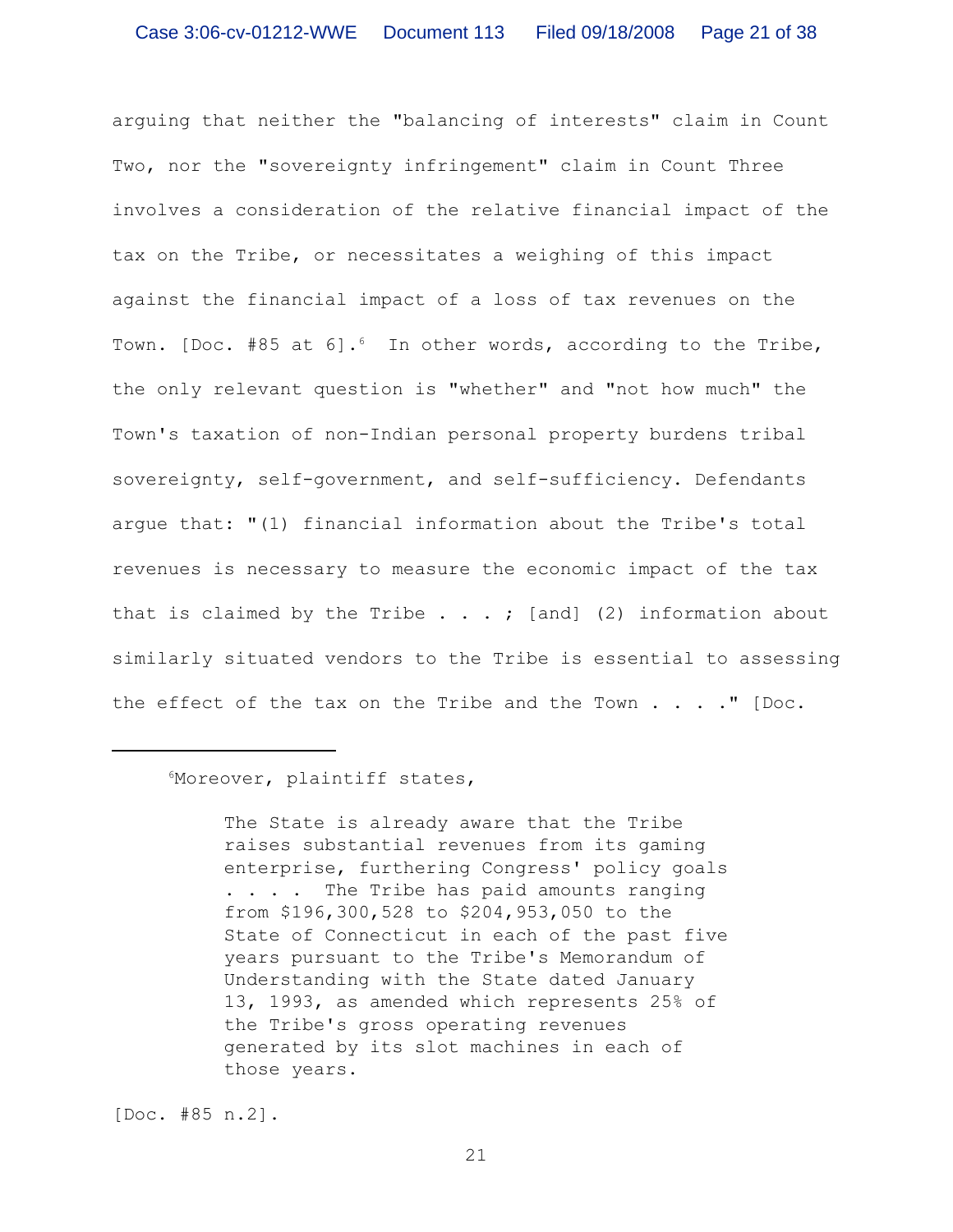#89 at 2].

Plaintiff argues that "the balancing of interests test does not turn on the relative impact of a state tax upon an Indian tribe." [Doc. #85 at 8]. Rather, it correctly argues that "the interests weighed under the balancing test are primarily jurisdictional rather than economic interests." [Doc. #85 at 9].

The Court has carefully considered the cases cited by the parties and finds that defendants have not shown that the broad discovery sought is warranted here. Specifically, the Court does not find support for defendants' discovery of financial information to show economic impact of a tax assessed on AC Coin or for defendants' extensive discovery requested regarding other vendors doing business with the Tribe who may be resisting the tax.

In applying the "balancing of interest" tests in Bracker, 448 U.S. 136, 148, Central Machinery Co., 448 U.S. 160 (1980), and Ramah Navajo, 458 U.S. 832, 842 n. 5, the Supreme Court did not weigh the amount of the state tax in comparison to tribal revenues. See also Warren Trading Post, 380 U.S. at 690 (holding that comprehensive regulations and statutes are "in themselves sufficient to show that Congress has taken the business of Indian trading on reservations so fully in hand that no room remains for state laws imposing additional burdens upon traders."). Rather,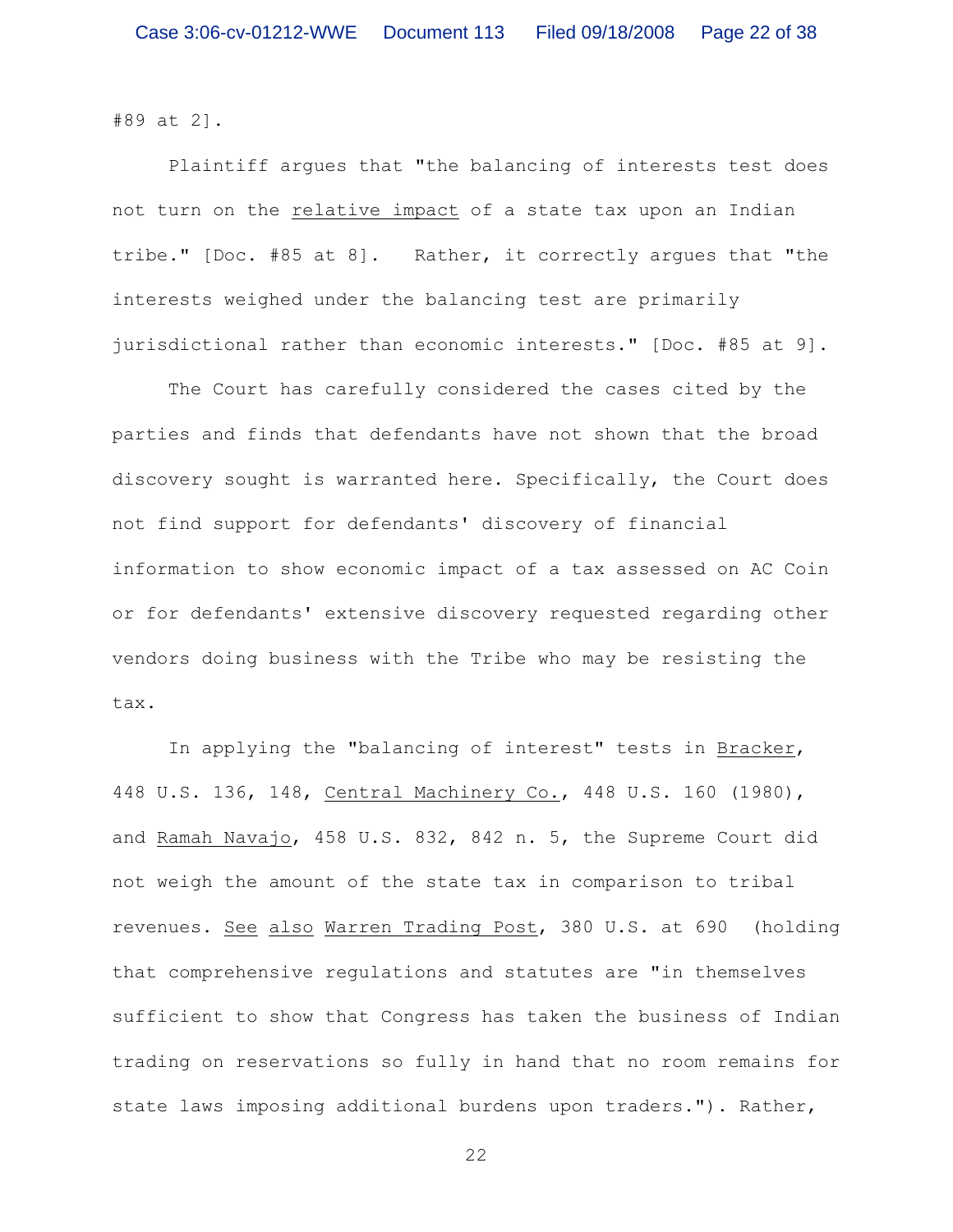the Court weighed the state's interest in raising revenue against the federal and tribal interests and the nature of the activity sought to be taxed. See Indian Country, 829 F.3d at 987 n. 9 (the "balancing test" analysis "cannot turn on the severity of a direct economic burden on tribal revenues caused by the state tax."). "This inquiry is not dependent on mechanical or absolute conceptions of state or tribal sovereignty, but has called for a particularized inquiry into the nature of the state, federal and tribal interests at stake, an inquiry designed to determine whether, in specific context, the exercise of state authority would violate federal law." Bracker, 448 U.S. at 145.

As set forth above, the factors to consider are: whether the taxed activity involves only non-Indians; whether the state provides the reservation services generally or to the taxed activity itself, because the courts have disfavored taxation when "the State had nothing to do with the on-reservation activity, save tax it." Compare, Cotton Petroleum, 490 U.S. at 186 (emphasis added) (finding State provided some amount of services to the company and the company and tribe received an "intangible benefit" from the state), with Ramah Navajo, 458 U.S. at 843 ("In this case, the State does not seek to assess its tax in return for the governmental functions it provides to those who must bear the burden of paying the tax."). "[I]n two decisions the Supreme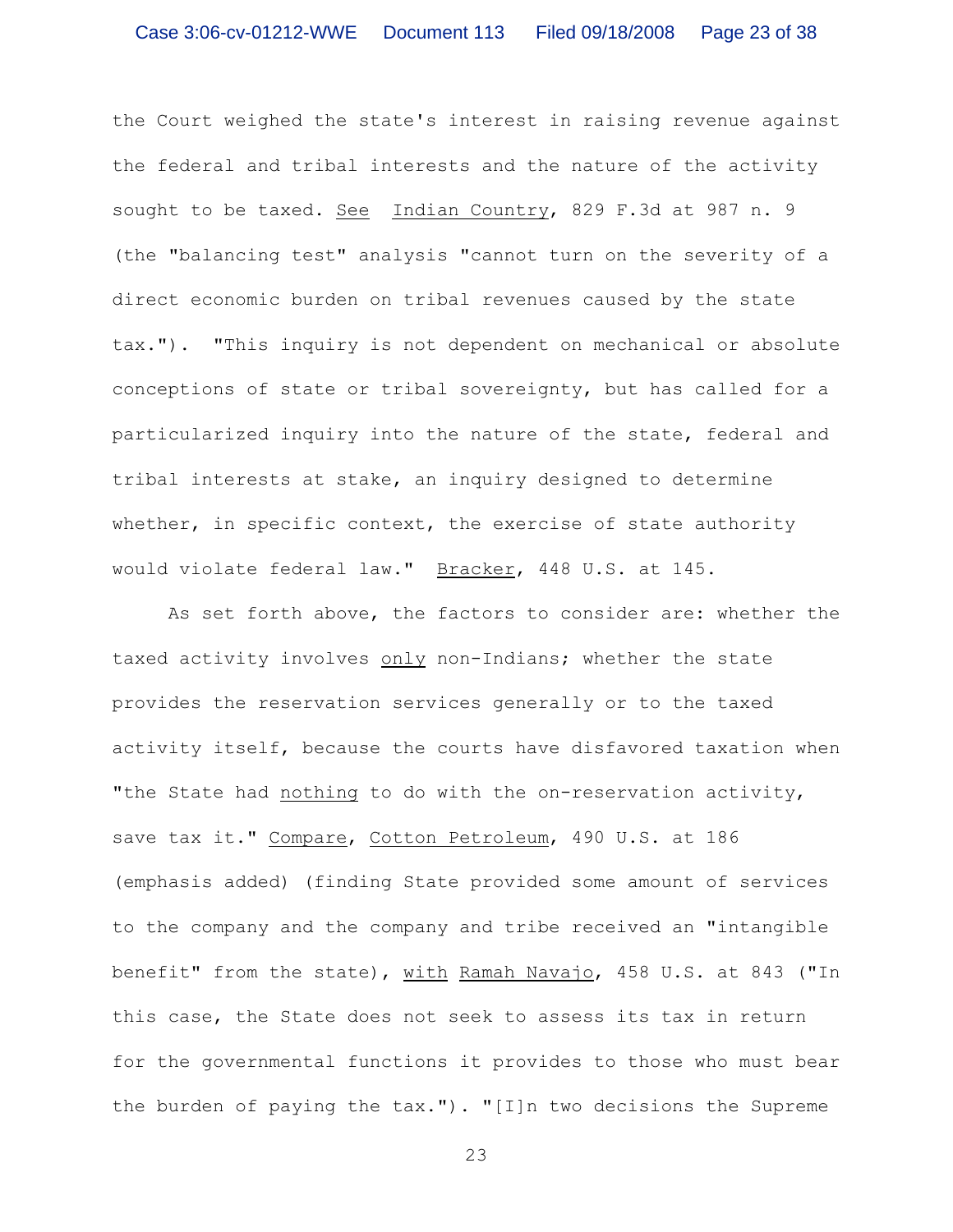Court stressed the fact that a tax imposed an economic burden on a tribe and, in so doing, interfered with the federal statutory or regulatory scheme within which the taxed transaction occurs, but in others it has been reluctant to assign preemptive effect to the mere adverse economic impact of state taxes on tribal or tribal member profits." American Indian Law Deskbook, at 388 (3d ed. 2004), (comparing Ramah Navajo, 458 U.S. at 844 n.8 (noting that in Bracker, the Supreme Court found "it significant that the economic burden of the asserted taxes would ultimately fall on the Tribe, even though the legal incidence of the tax was on the non-Indian logging company.")); and Bracker, 448 U.S. at 187 (same), with, Cotton Petroleum, 490 U.S. at 186-87 ("It is of course, reasonable to infer that the New Mexico taxes have at least a marginal effect on the demand for on-reservation leases, the value to the Tribe of those leases, and the ability of the Tribe to increase its tax rate. Any impairment to the federal policy favoring the exploitation of on-reservation oil and gas resources by Indian tribes that might be caused by these effects, however, is simply too indirect and too insubstantial to support Cotton's claim of pre-emption. To find pre-emption of state taxation in such indirect burdens on this broad congressional purpose, absent some special factor such as those present in Bracker and Ramah Navajo, would be to return to the pre-1937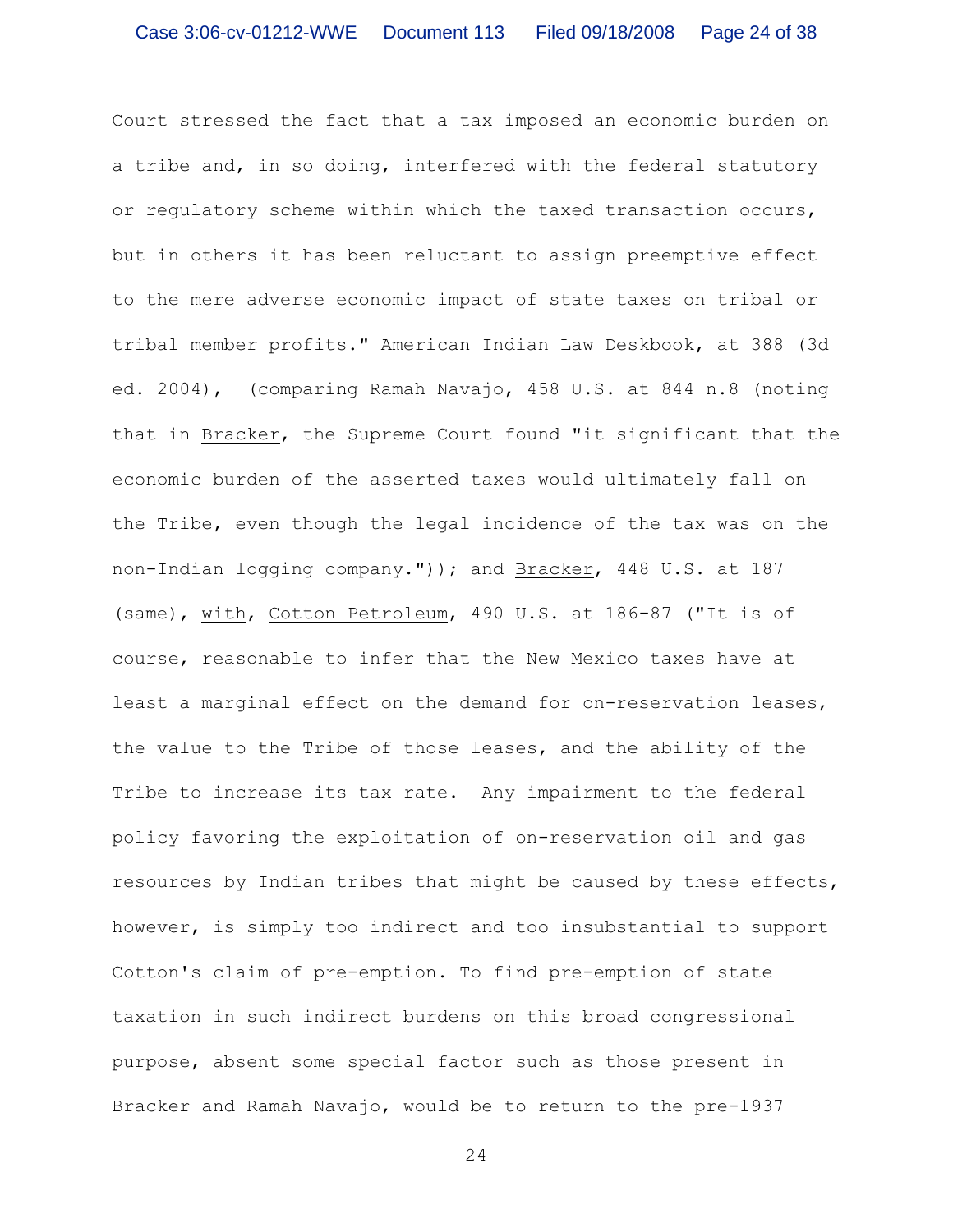doctrine of intergovernmental tax immunity.")).

This Court notes that, in Cotton Petroleum, the Supreme Court rejected a proportionality argument offered by Cotton in which it argued the value of the services provided by the state was disproportionate to the amount of tax the State collected from the Tribe. "Not only would such a proportionality requirement create nightmarish administrative burdens, but it would also be antithetical to the traditional notion that taxation is not premised on a strict quid pro quo relationship between the tax payer and the tax collector." Cotton, 490 U.S. at 185 n.15.

Moreover, in California v. Cabazon Band of Mission Indians, 37 F.3d 430, 433-35, (9th Cir. 1994), a case relied on by defendants in support of broad financial disclosure, the Court's analysis relied on the following factors: the federal legislation, whether the economic burden fell on the Tribe, the nature of the activity taxed, the requirement "that the State demonstrate a close relationship between the tax imposed on the on-reservation activity and the state interest asserted to justify the tax." Similarly, in Agua Caliente and of Mission Indians v. County of Riverside, 442 F.2d 1184, 1186 (9th Cir. 1971), another case relied on by defendants to support of broad financial disclosure, although a "substantial amount of evidence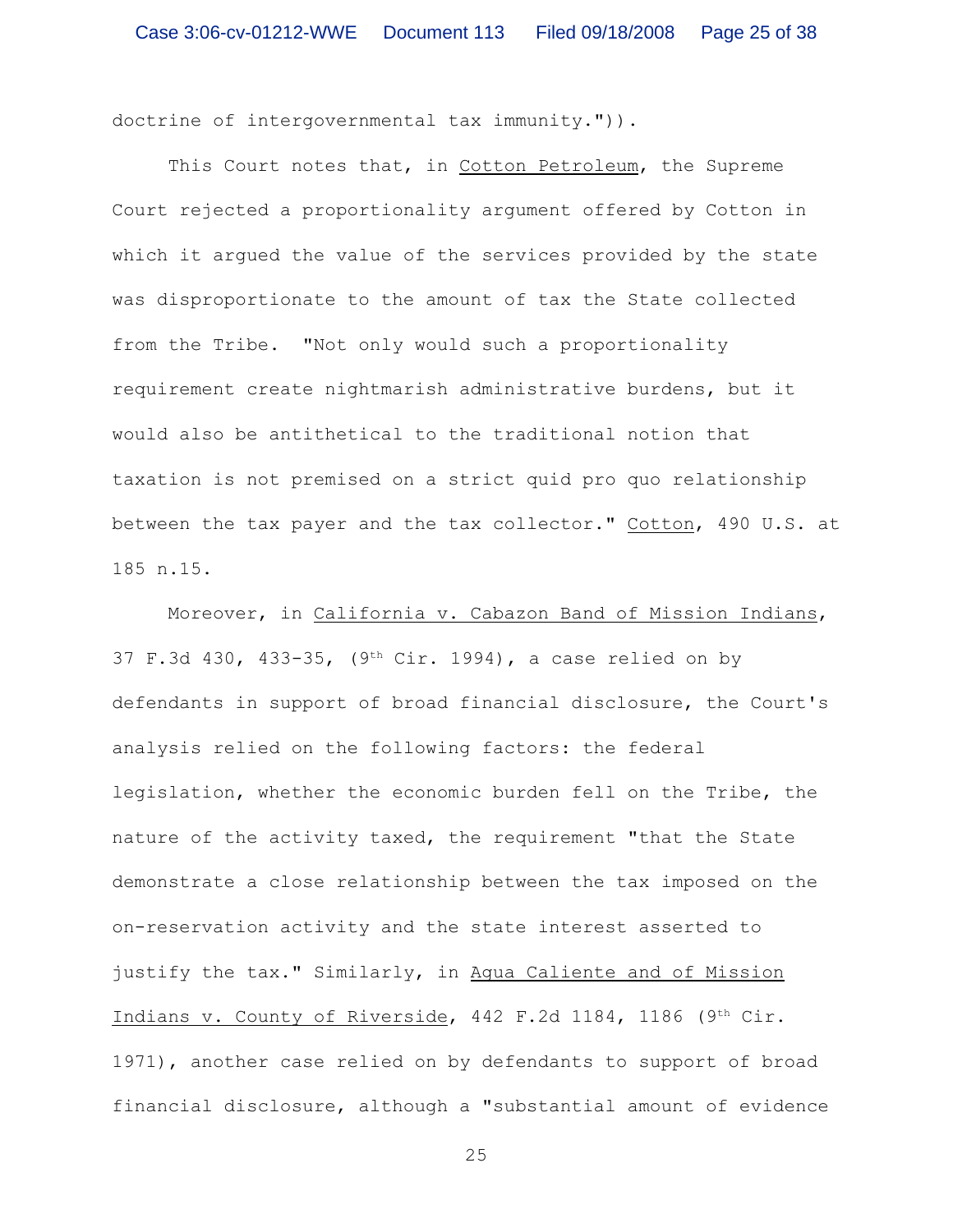was received bearing upon the economic effects of the tax on the Indians," the Court of Appeals for the Ninth Circuit stated, "[w]e conclude from it what we would conclude without it, that is, a lessee can afford to pay more rent if he is not required to pay a possessory interest tax . . . and hence that the tax has an adverse economic effect upon him."

The Court disagrees with defendants that the Tribe is claiming "that any tax whatsoever violates tribal sovereignty and self-determination" and clearly the case law directs otherwise. [Doc. #89 at 5].

Nor is the Court persuaded that the Town's economic interests are being harmed by being deprived of the tax owed by AC Coin and, presumably, other non-Indian vendors. See Bracker, 448 U.S. at 150 (The State "refer[s] to a general desire to raise revenue, but we are unable to discern a responsibility or service that justifies the assertion of taxes imposed for on-reservation operations conducted solely on tribal and Bureau of Indian Affairs roads."); Ramah Navajo, 458 U.S. at 845 ("The State's ultimate justification for imposing this tax amounts to nothing more than a general desire to increase revenues."); Colville, 447 U.S. at 157 ("The State also has a legitimate governmental interest in raising revenues, and that interest is likewise strongest when the tax is directed at off-reservation value and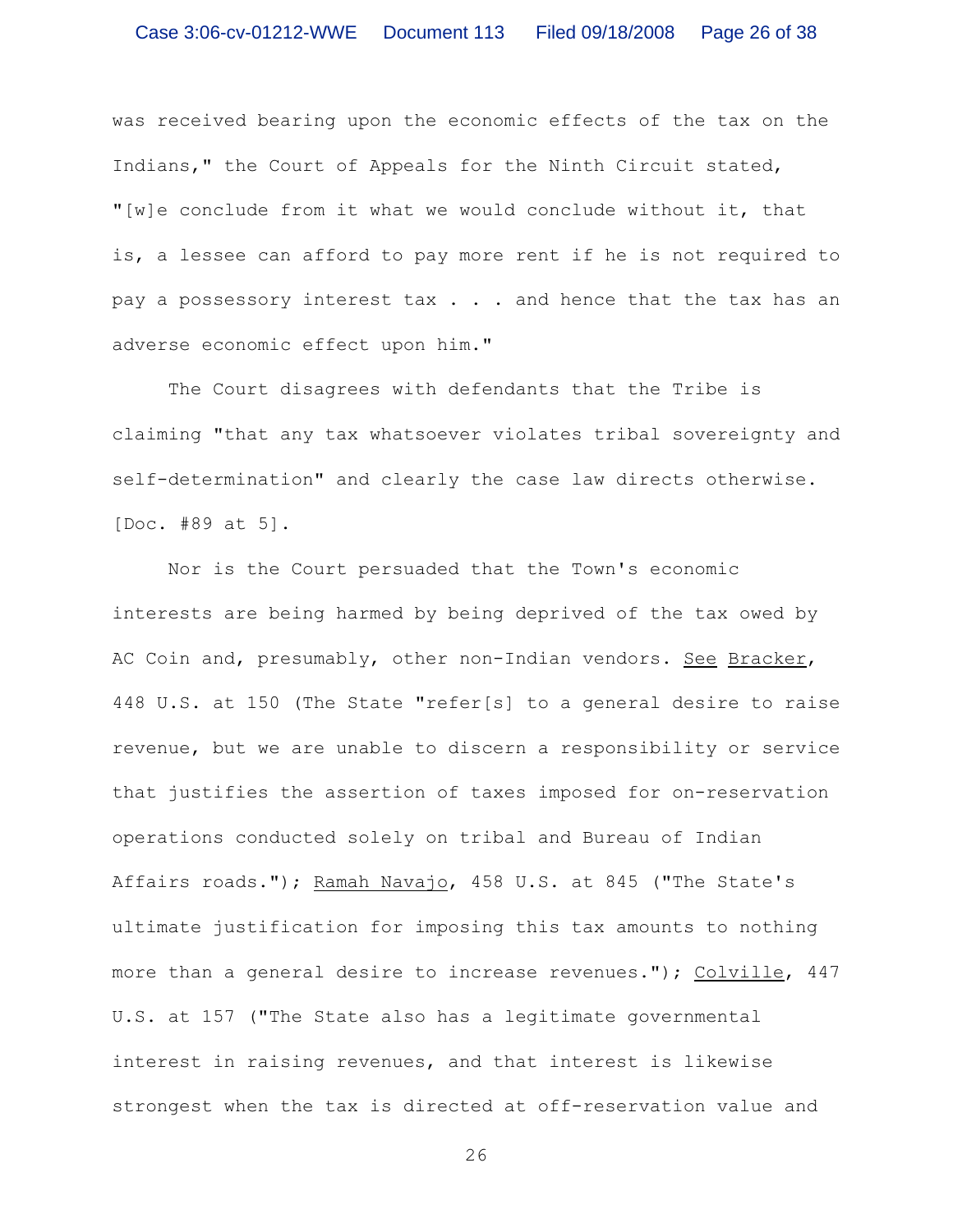when the taxpayer is the recipient of state services."); Indian Country, 829 F.2d at 987 ("The State has a general interest in raising revenue. That interest alone, however, is insufficient to justify taxing this tribal activity."). The jurisdiction analysis must proceed by considering the factors set forth by the Supreme Court to determine if that state may impose the tax.

Nor is the Court persuaded by the Ninth Circuit's recent decision in Barona Band of Mission Indians v. Yee, No. 06-55918, 2008 WL 2440528 (9<sup>th</sup> Cir. June 18, 2008), to permit discovery on the "relative impact of the challenged  $\text{tax.}$ " [Doc. #98 at 2]. Rather, the Court, in reviewing the Supreme Court's decisions in Bracker and Rahmah Navajo, finds on this record that defendant's request for all of the Tribe's financial statements and agreements is not warranted by the need to apply the balancing test factors.<sup>8</sup> See Conn. Rev. Rul. 95-11 (Nov. 29, 1995)

 $\frac{70n}{100}$  June 24, 2008, defendants filed a copy of the Ninth Circuit's recent decision in Barona Band of Mission Indians v. Yee, No. 06-55918, 2008 WL 2440528 (9th Cir. June 18, 2008), asking the Court to consider the supplemental authority. [Doc. #98]. Plaintiff filed a response on July 1, 2008. [Doc. #99]. The Court heard additional argument on July 17, 2008. [Doc. #106].

 ${}^8$ The Tribe agrees to provide the following information subject to a protective order: (1) the Tribe's lease agreements with AC Coin; (2) the amount of rent paid to AC Coin; (3) the Tribe's revenues and profits from the slot machines leased from AC Coin; and (4) the amount of the Tribe's capital investment in its Class II and Class III gaming facilities and operations. [Doc. #99 at 2].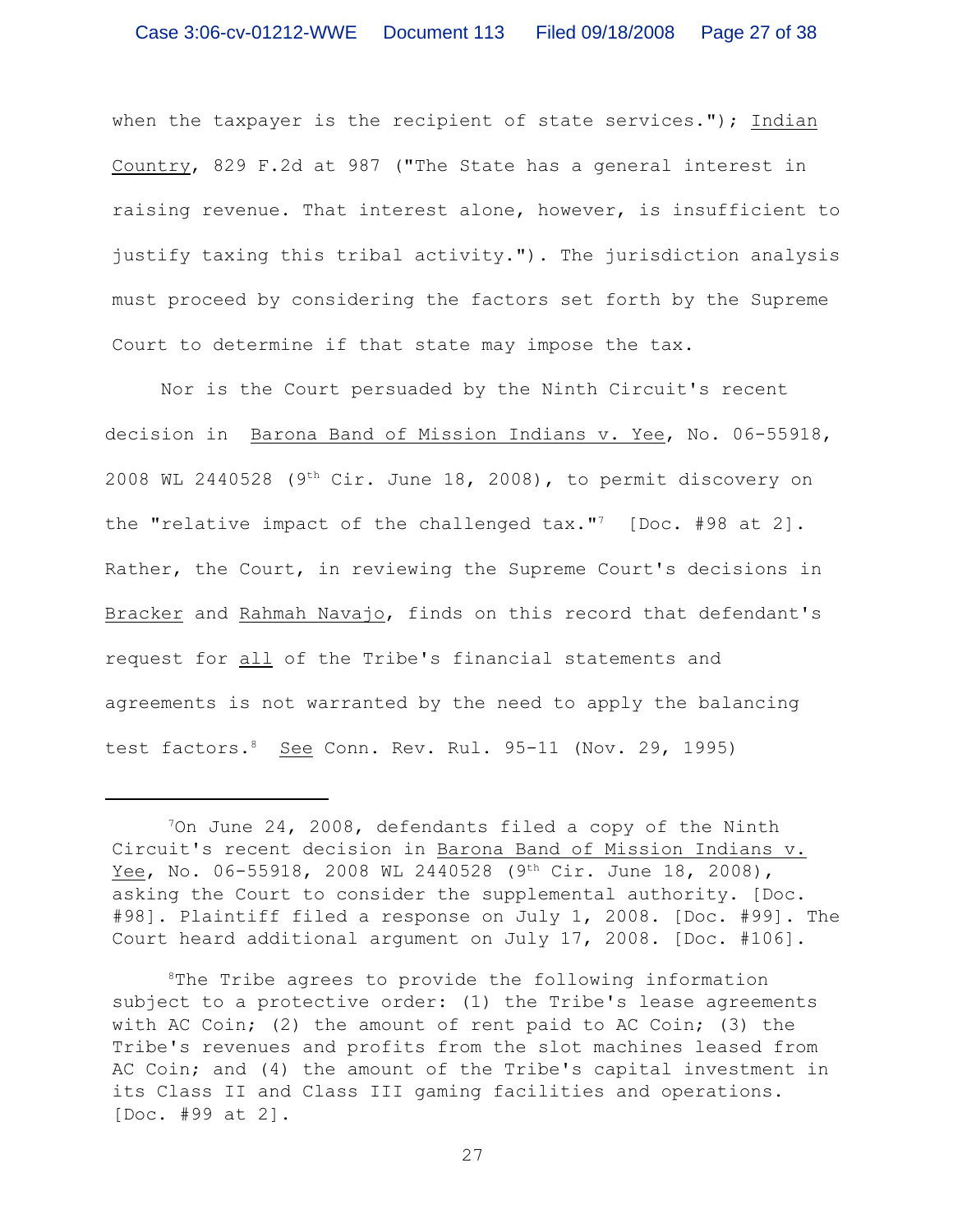(applying Bracker and Rahman Navajo in finding Connecticut's sales and use taxes preempted by federal law as applied to non-Indians performing construction projects for tribes related to Indian gaming); Conn. Rev. Rul. 2002-3 (Apr. 15, 2002) ("consistent with Ruling No. 1995-11 and in accordance with established principles of federal Indian law," "[w]ith regard to rentals of tangible personal property where delivery of the tangible personal property takes place within Indian country of the Tribe, Ruling No 95-11 stated that "[s]uch rentals will not be subject to use tax as long as the Tribe or its members do not rent the property with the intent to use it outside of Indian country and then so use it.").

The Tribe states that the activity or the property being taxed here are the gaming machines leased by AC Coin to the Tribe for exclusive use in its on-reservation gambling enterprise. [Doc. #109, Tr. 7/17/08 at 69]. The question, according to plaintiff, is whether "the direct economic burden [of the tax is] falling on the Tribe?" [Doc. #109, Tr. 7/17/08 at 72] (citing Bracker, Ramah, Central Machinery, and Warren Trading); see Oklahoma Tax Commission v. Chickasaw Nation, 515 U.S. 450,458 (1995) ("[t]he initial and frequently dispositive question in Indian tax cases . . . is who bears the legal incidence of the tax."); Conn. Rev. Rul. 1995-3 at 4 ("[w]hen the legal incidence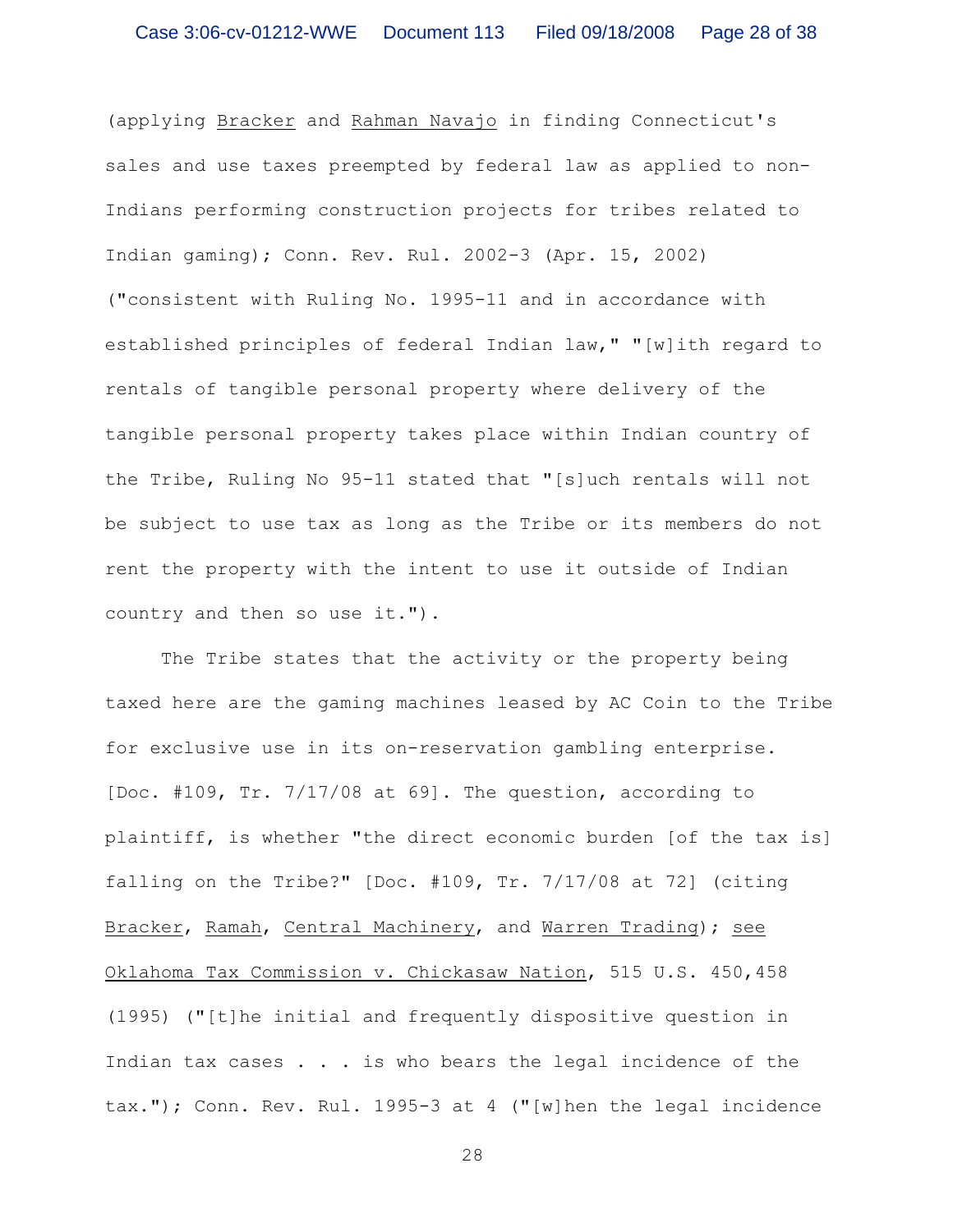of [a] tax is to be on a tribe or its members for a sale within Indian country, state regulation of the transaction is categorically prohibited."). The Tribe contends, and the Court agrees, that Barona does not entitle defendant to the financial information about contracts with all the Tribe's other vendors. [Doc. #109 at 67].

Moreover, the Court is not persuaded that the Tribe is "rigging," "scheming," or "manipulating" its contracts with non-Indians to reimburse vendors for state taxes. See Bracker, 448 U.S. at 140 (Supreme Court noted without further comment that, "[t]he Tribe agreed to reimburse Pinetop for any tax liability incurred as a result of its on-reservation business activities, and the Tribe intervened in the action as a plaintiff."); Ramah Navajo School Bd., 458 U.S. at 835 (The Board reimbursed the construction company for the state gross receipts taxes. The second contract between the construction company and the Board included a clause "recognizing that the Board could litigate the validity of te tax and was entitled to any refund."). A fair reading of Conn. Rev. Rul. 93-11 at 4-5 (Nov. 29, 1995) establishes that the Department of Revenue Services recognized that, "[s]ince 1988, the regulation of gaming on Indian lands has been completely the province of the federal government under the Indian Gaming Regulatory Act, 25 U.S.C. §§2701 et seq." With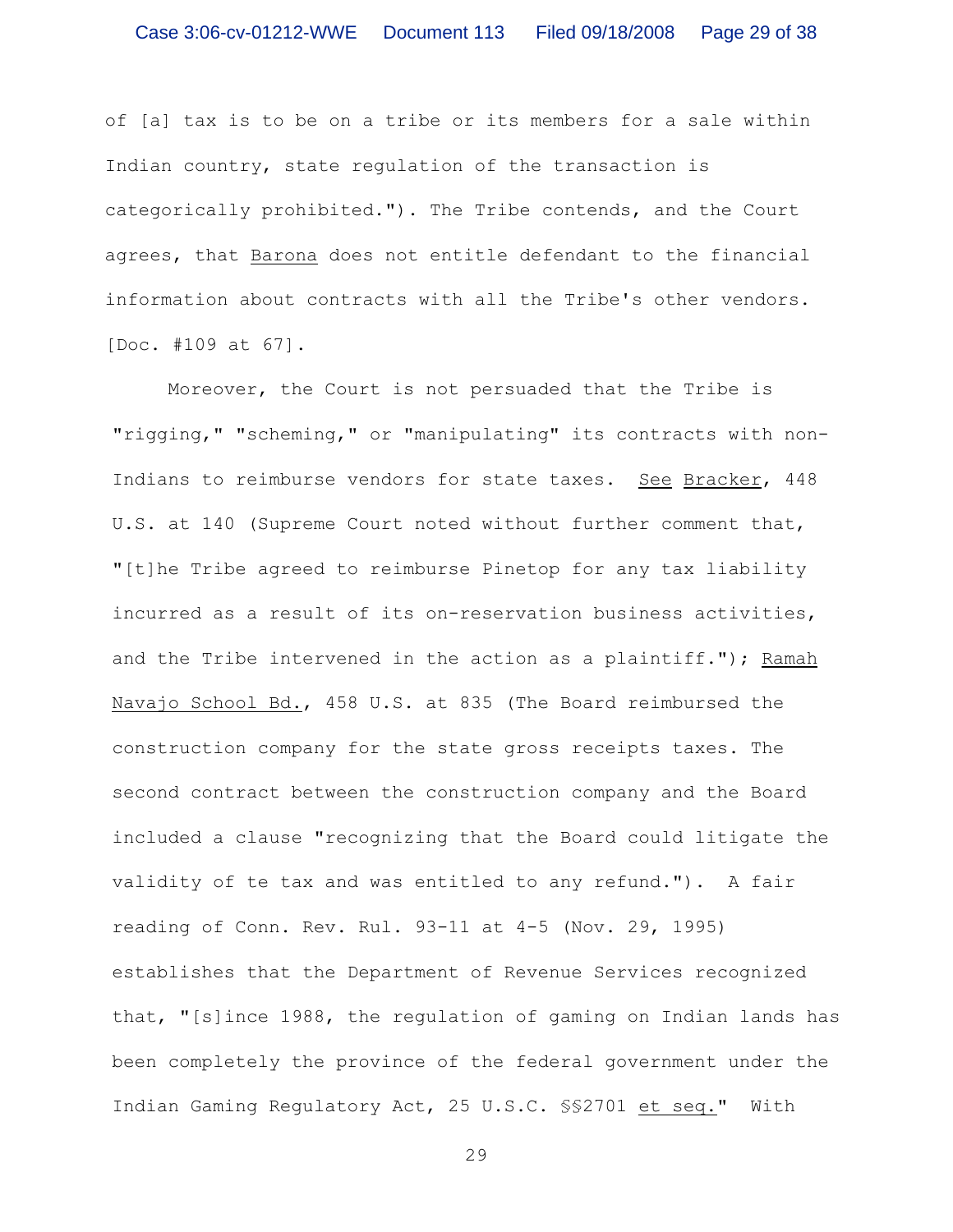regard to rentals of tangible personal property, "where delivery of the tangible personal property takes place within Indian country by the Tribe or its members," Rev. Rul. 95-11 determined that "sales tax on the Company's rentals of tangible personal property . . . is federally preempted because the legal incidence of the tax falls on the Indians on their own land. Such rentals will not be subject to use tax as long as the Tribe or its members do not rent the property with the intent to use it in Connecticut outside of Indian country and then so use it." Conn. Rev. Rul. 95-11 at 3. "The essential elements of this [balancing] test are that when the direct economic burden of the tax on a sale within Indian country falls on an Indian tribe, affecting a program subject to extensive federal regulation, the federal and/or tribal interests generally outweigh those of the state, and the imposition of the state tax is prohibited." Conn. Rev. Rul. 95-11 at 4 (citing Ramah Navajo School Bd., 458 U.S. at 842- 45 and Bracker, 448 U.S. 141-53); see also Conn. Rev. Rul. 2002-3 at 7 ("Purchases of tangible personal property by the Tribe where title to the tangible personal property passes to the Tribe within Indian country of the Tribe or rentals of tangible personal property by the Tribe where delivery of the tangible personal property is made to the Tribe within Indian country of the Tribe are not subject to Connecticut sales tax. However, such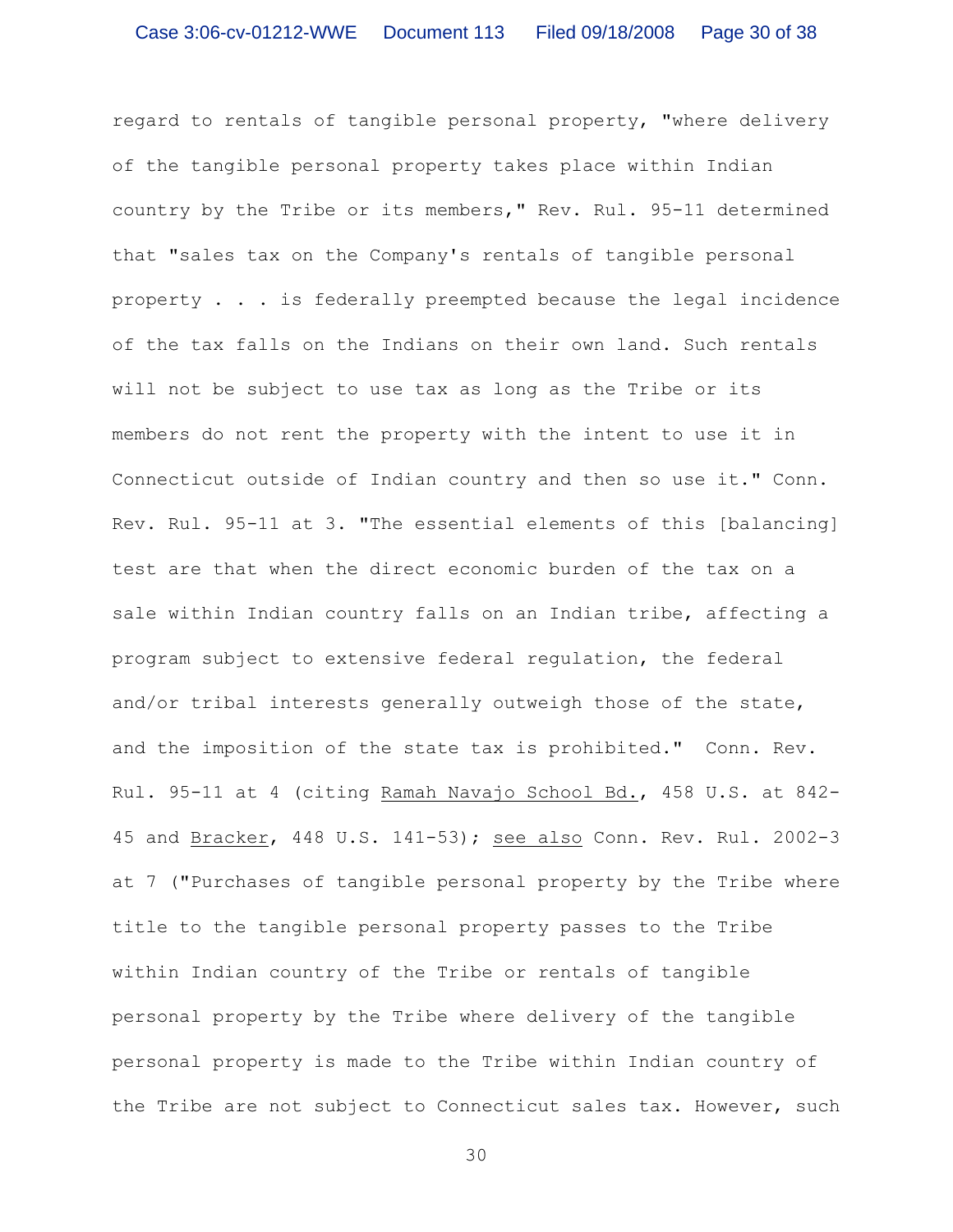purchases or rentals will be subject to Connecticut use tax if the Tribe purchases or rents the tangible personal property with the intention of using it outside of Indian country of the Tribe and actually so uses it.").

Accordingly, with these factors in mind, the Court finds that discovery of the Tribe's broader financial information which defendants seek in Interrogatories Nos. 9 and 10 and Request for Production No. 4 is not warranted on this record. The Motion to Compel responses to Interrogatories Nos. 9 and 10 and Request for Production No. 4 is **DENIED** on this record.

## Other Lessors of Gaming Equipment

Plaintiff further objects to Interrogatory No. 12 and Request for Production  $5.^9$  Defendants arque that the Town's economic interests are harmed by being deprived of the tax owed by AC Coin and other vendors and lessors to the Tribe who are

 $9$ Interrogatory No. 12: Identify all lessors from whom the Tribe leases or has leased gaming equipment (excluding AC Coin), the total lease amounts paid to each lessor each year and the amount of Connecticut property taxes the Tribe claims has been assessed on the leased property each year.

Request for Production No. 5: Produce all agreements concerning in any way any arrangements identified in response to interrogatory 12 from the State's First Set of Interrogatories.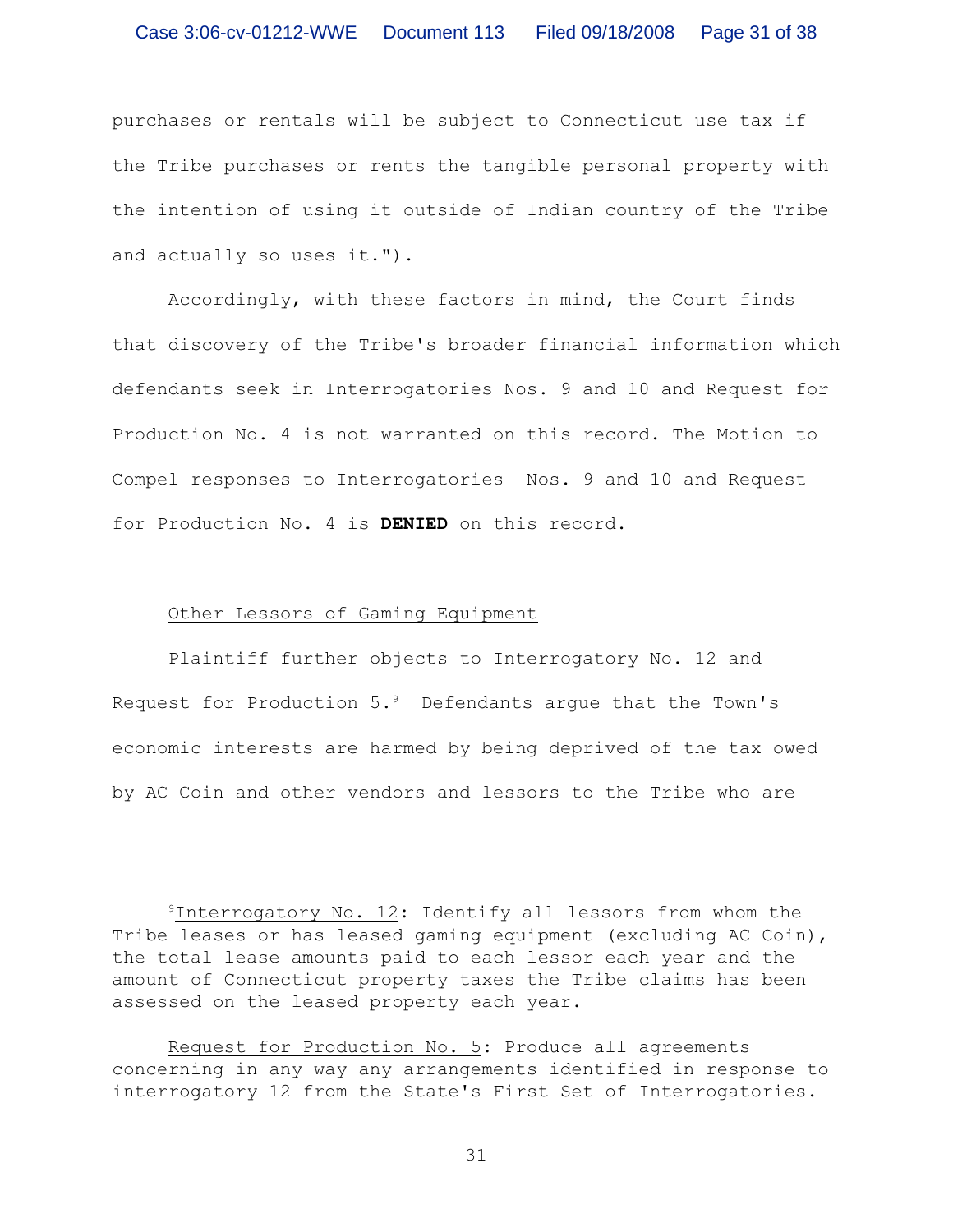similarly situated to AC Coin.<sup>10</sup> [Doc. #89 at 8].

Within ten (10) days, defendants will provide a list of the twenty-five (25) owners of personal property who have a commercial arrangement with the Tribe and who filed a tax declaration with the Town of Ledyard. The Tribe will review the list and provide copies of the contracts of all listed vendors who lease gaming machines to the Tribe, subject to a protective order. $11$  The Motion to Compel responses to Interrogatory No. 12 and Request for Production No. 5 is **GRANTED** in part and **DENIED** in part as set forth above**.**

 $10$ Indeed, at oral argument defendants stated that this lawsuit "is not just about AC Coin." There

> is really no difference between AC Coin and WMS Gaming, and perhaps between WMS Gaming and Uno Pizzeria . . . or Hard Rock Café. When you add them all up, it is an amount of tax that is crushingly significant to the Town, but I'm not going to stand here and tell you that the Town is in this fight for \$10,000. It's in this fight for all the personal property tax through the scheme now employed that would be avoided this year and every year thereafter, and that is a matter that perhaps goes to the economic viability of the Town itself.

Doc. #109, Tr. 7/17/08 at 30-31.

 $11$ At oral argument, defendants posited that three (3) of the twenty-five (25) entities who have filed declarations were involved in leasing gaming equipment. [Doc. #108, Tr. 7/17/08 at 29].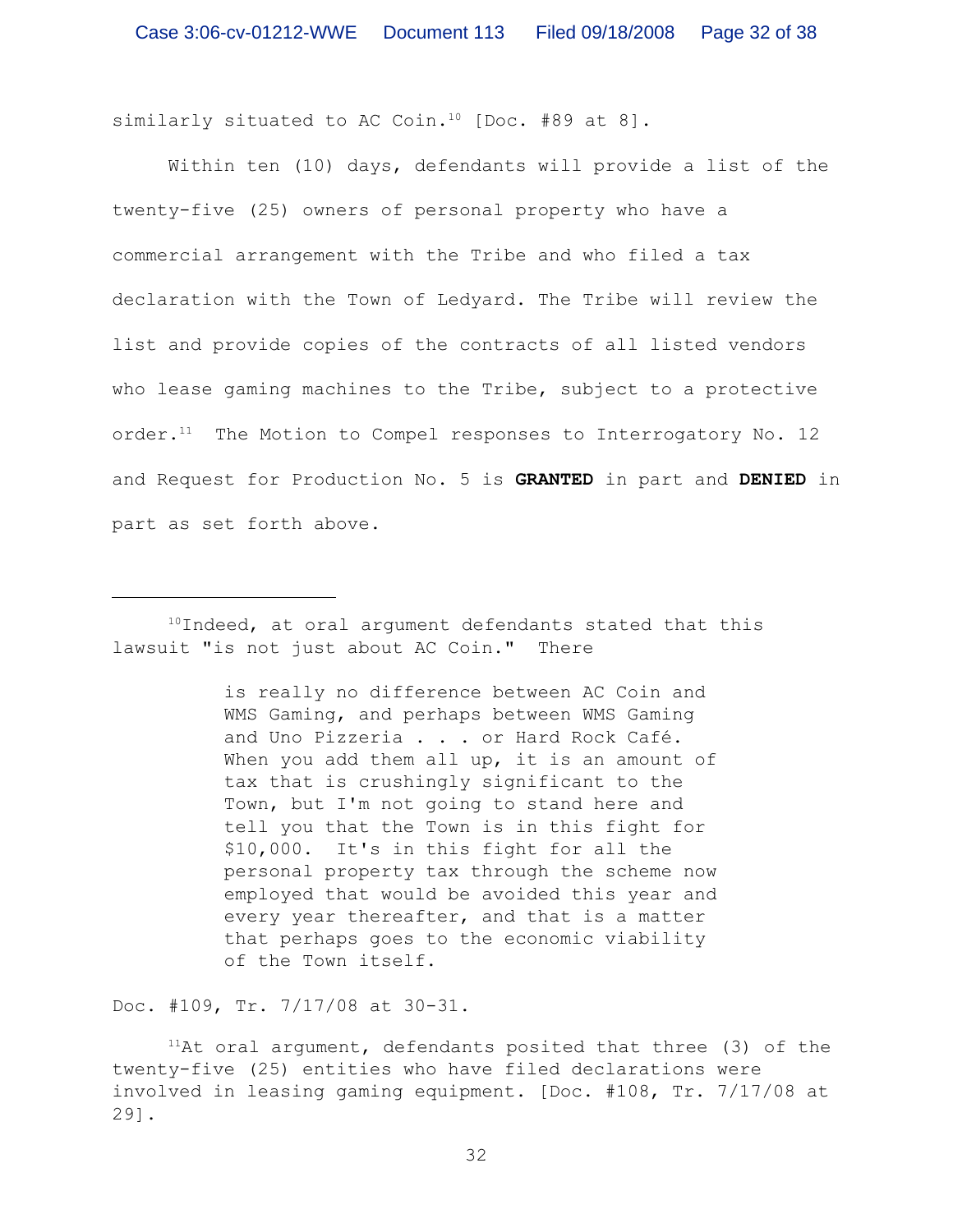# MGM and Other Unspecified "Non-Tribal Business"

Defendants' requests regarding MGM and other unspecified "non-tribal businesses" are also denied. $12$  As set forth above, defendants fail to establish how this information is relevant to responding to the Tribe's challenge of the legality, under federal law, of the imposition of Connecticut's tax on gaming machines leased from AC Coin. At oral argument, defendants withdrew their request. [Doc. #109, Tr. 7/17/08 at 45-46]. The Motion to Compel responses to Interrogatory No. 13 and Request for Production No. 6 is **DENIED** on this record.

# 2. Plaintiff's Motion for Protective Order and to Seal Documents **[Doc. ##79, 87]**

Plaintiff moves for a protective order to protect the Tribe's confidential and proprietary documents and information,

 $12$ Interrogatory No. 13: The Tribe alleges that Ledyard's tax harms it economically. Please quantify that economic harm by identifying all property (excluding gaming equipment identified in response to Interrogatory 12) and all non-tribal businesses conducted on Reservation that are taxed by Ledyard, including but not limited to all items of personal property that MGM has located or the Tribe anticipates MGM will locate on Reservation under MGM's agreements with the Tribe and describe in detail any agreement or understanding the Tribe has with MGM regarding its personal property tax liability.

Request for Production No. 6: Produce all agreements concerning in any way agreement or understanding identified in response to interrogatory 13 from the State's First Set of Interrogatories.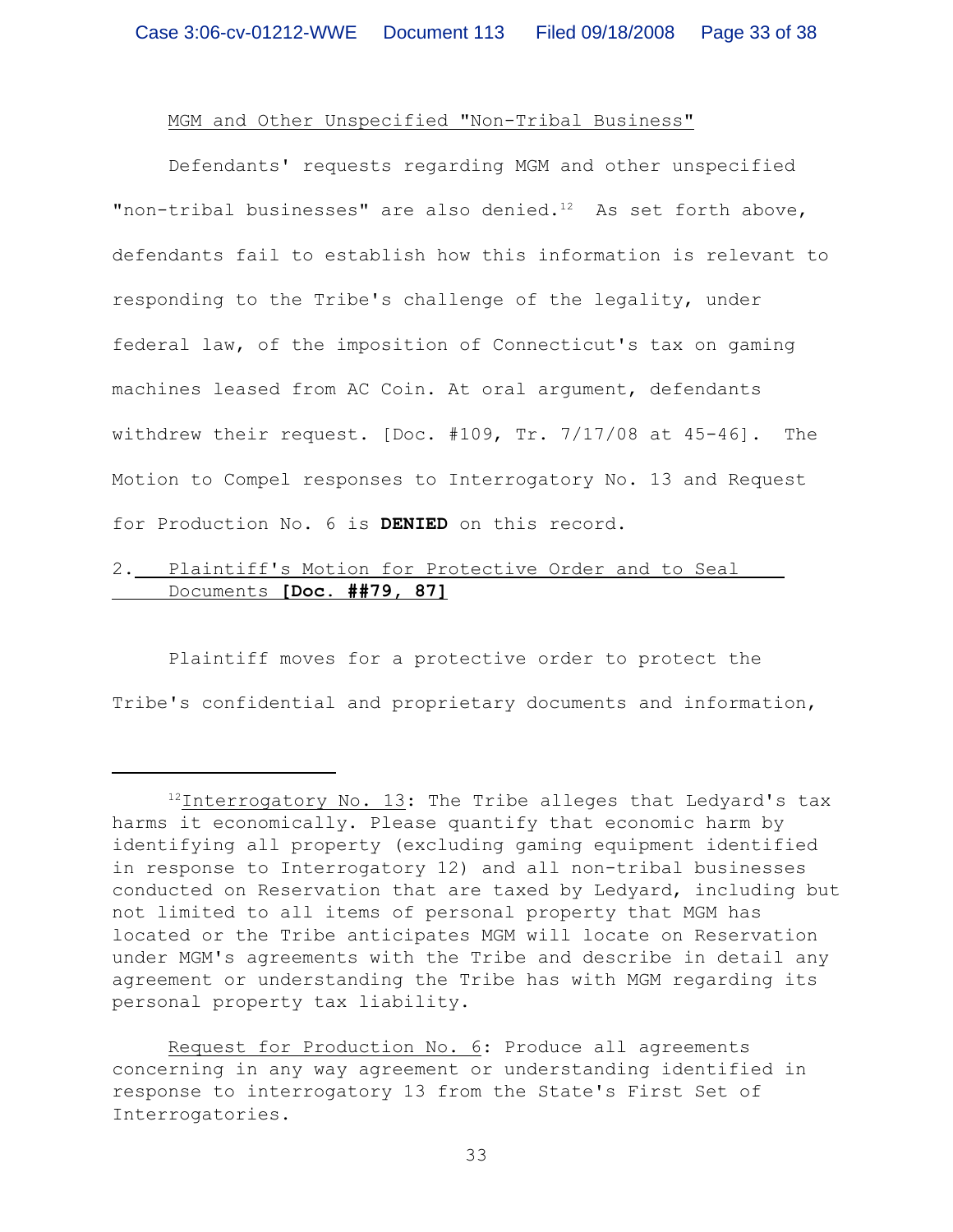pursuant to Fed. R. Civ. P. 26(c). [Doc. #79], Plaintiff further seeks an order sealing documents, pursuant to D. Conn. L. Civ. R. 5(e)4(b). [Doc. #87].

Federal Rule of Civil Procedure  $26(c)(1)(G)$  provides for the entry of a protective order, "requiring that a trade secret or other confidential research, development, or commercial information not be revealed or be revealed only in a specified way." Fed. R. Civ. P. 26(c)(1)(G). "This provision also confers broad discretion on the trial court to decide when a protective order is appropriate and what degree of protection is required. However, the party seeking the protective order has the burden of proving that there exists good cause for a protective order. Indeed, broad allegations of harm unsubstantiated by specific examples will not suffice." Favale v. Roman Catholic Diocese of Bridgeport, 235 F.R.D. 553, 555 (D. Conn. 2006) (internal quotation marks and citations omitted).

The subject documents and information the Tribe seeks to protect include: (1) financial information related to the Tribe's gaming operation; and (2) documents and financial information relating to the proprietary business relationship between the Tribe and AC Coin. In support of the motions, plaintiff submitted the affidavits of Mark Ford, Vice President of Finance for the Mashantucket Pequot Gaming Enterprise, and Herbert "Skip"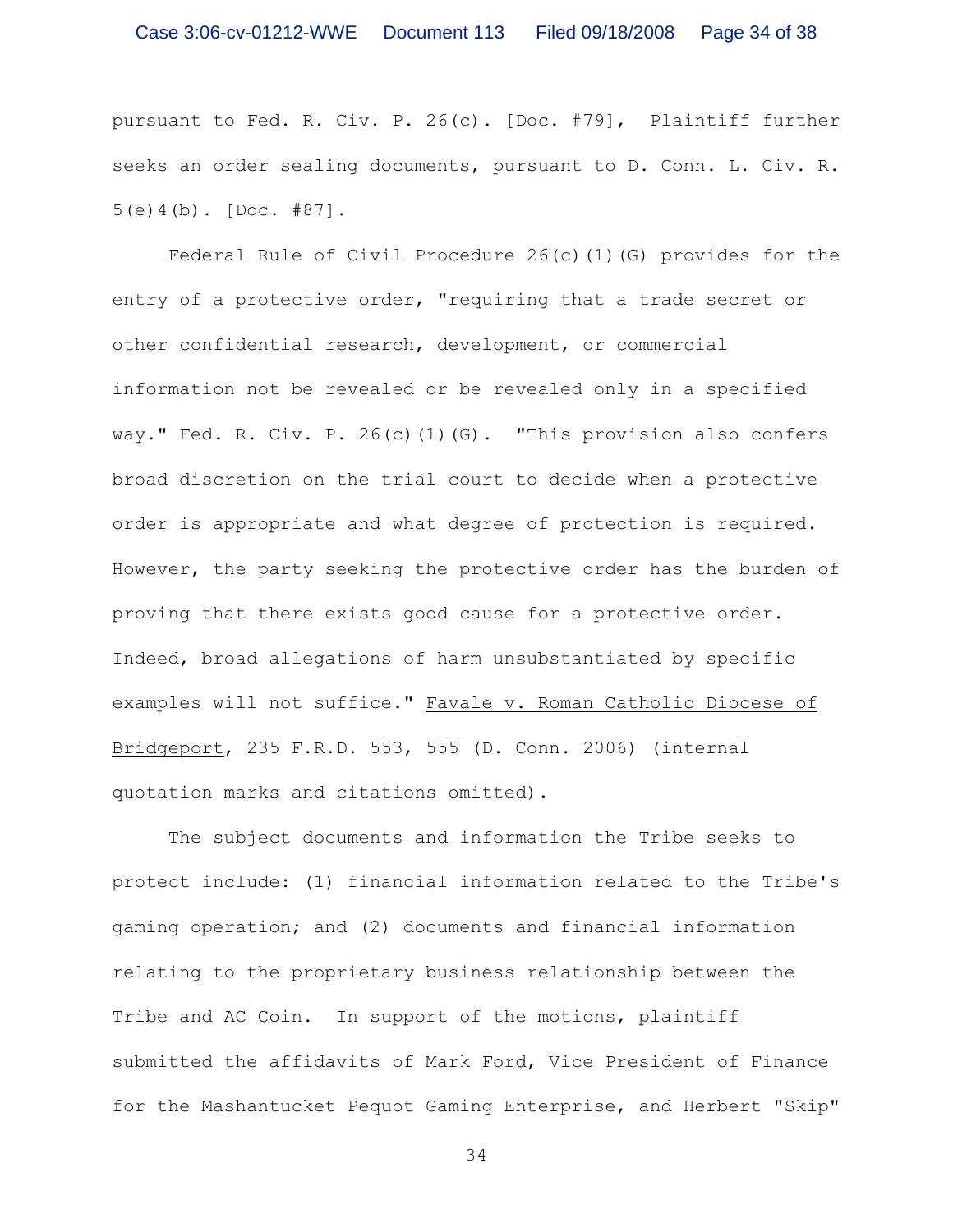Camp, Director of Technical Slots for the Mashantucket Pequot Gaming Enterprise. The Tribe views both categories of documents and information to be confidential and proprietary. Ford Aff. ¶¶3-5; Camp Aff. ¶¶3-4. The Tribe does not disclose to the public the documents and information sought by the State due to the highly confidential and proprietary nature of the financial and business information. The Tribe deems all of its financial and business records, documents and information to be confidential and proprietary because disclosure could result in the loss of revenues, profits, customers and market share, putting the Tribe at a competitive disadvantage in the gaming industry. Ford. Aff. ¶3; Camp Aff. ¶3. The Tribe also deems this information confidential and proprietary because disclosure to the Tribe's other vendors could damage the Tribe's negotiating position in a competitive industry and could damage or destroy the Tribe's business relationship with AC Coin. Ford Aff. ¶4-6; Camp Aff. ¶4-6. The Tribe has taken steps to preserve the confidentiality of these documents, including carefully limiting access to the documents and information, and requiring all employees to sign confidentiality agreements. Ford Aff. ¶¶5-6; Camp Aff. ¶¶5-6.

On this record, the Court finds good cause to grant plaintiff's protective order. **[Doc. #79].** The Tribe will clearly designate the subject documents as confidential and subject to a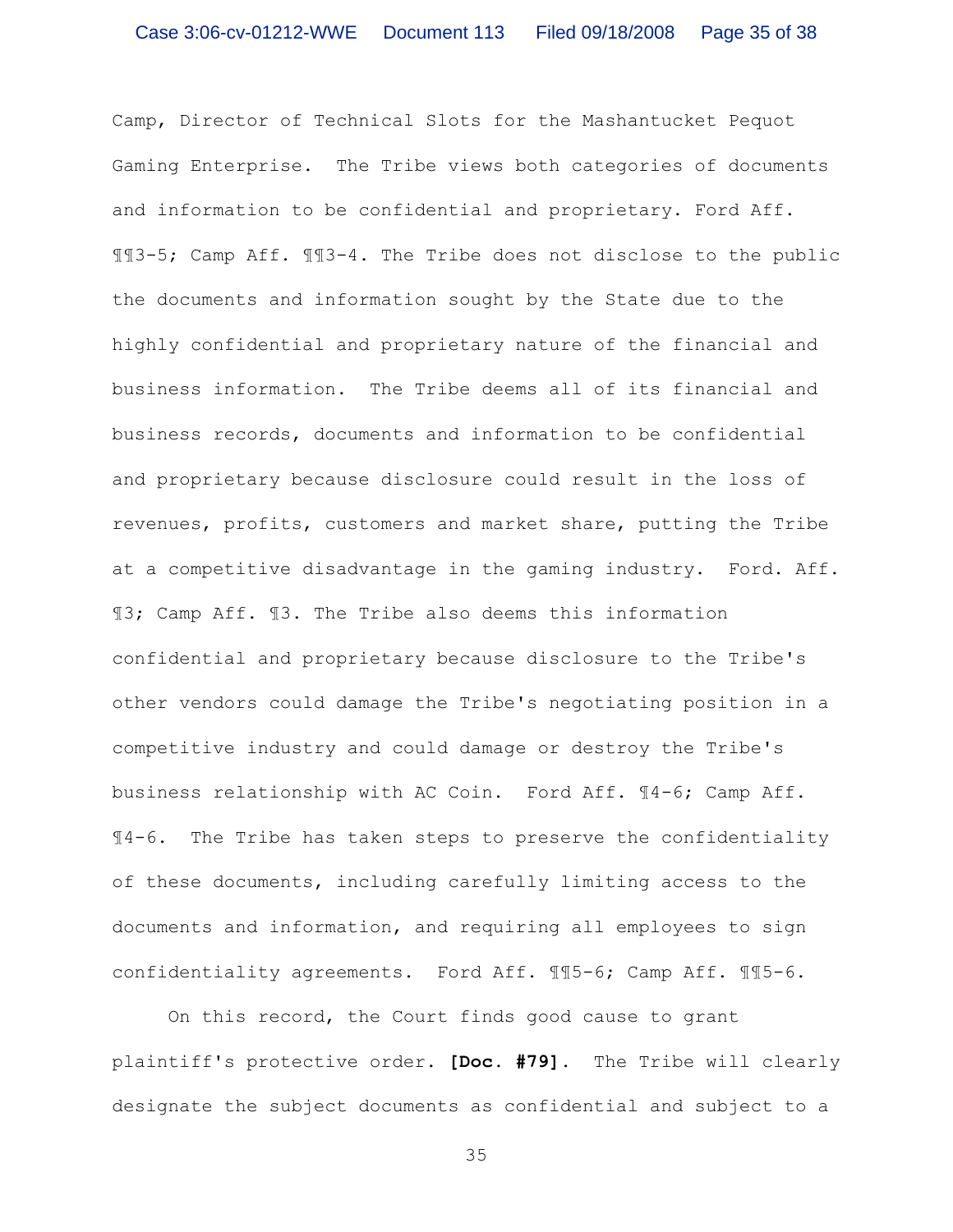protective order.

On the same basis, the Court finds good cause to grant plaintiff's Motion to Seal, albeit, on a limited basis. **[Doc. #87].** The proposed limitations on the use of the Tribe's confidential and proprietary documents and information are reasonable and appropriate. To the extent that defendant would like to use a document subject to the protective order, it will provide advance notice so that plaintiff may make an appropriate application to seal with the Court, supported by specific information regarding the grounds for the proposed sealing. The Court will consider requests to seal on a document-by-document basis, in light of D. Conn. L. Civ. R. 5(e), regarding sealed documents.

#### CONCLUSION

Defendants' Motion to Compel Answers and Production of Documents **[Doc. #77]** is **GRANTED** in part and **DENIED** in part on the current record and in accordance with this ruling.

Plaintiff's Motion for Protective Order and to Seal Documents **[Doc. #79, 87] is GRANTED** in part and **DENIED** in part in accordance with this ruling.

### Protective Order

The parties will confer and propose a joint protective order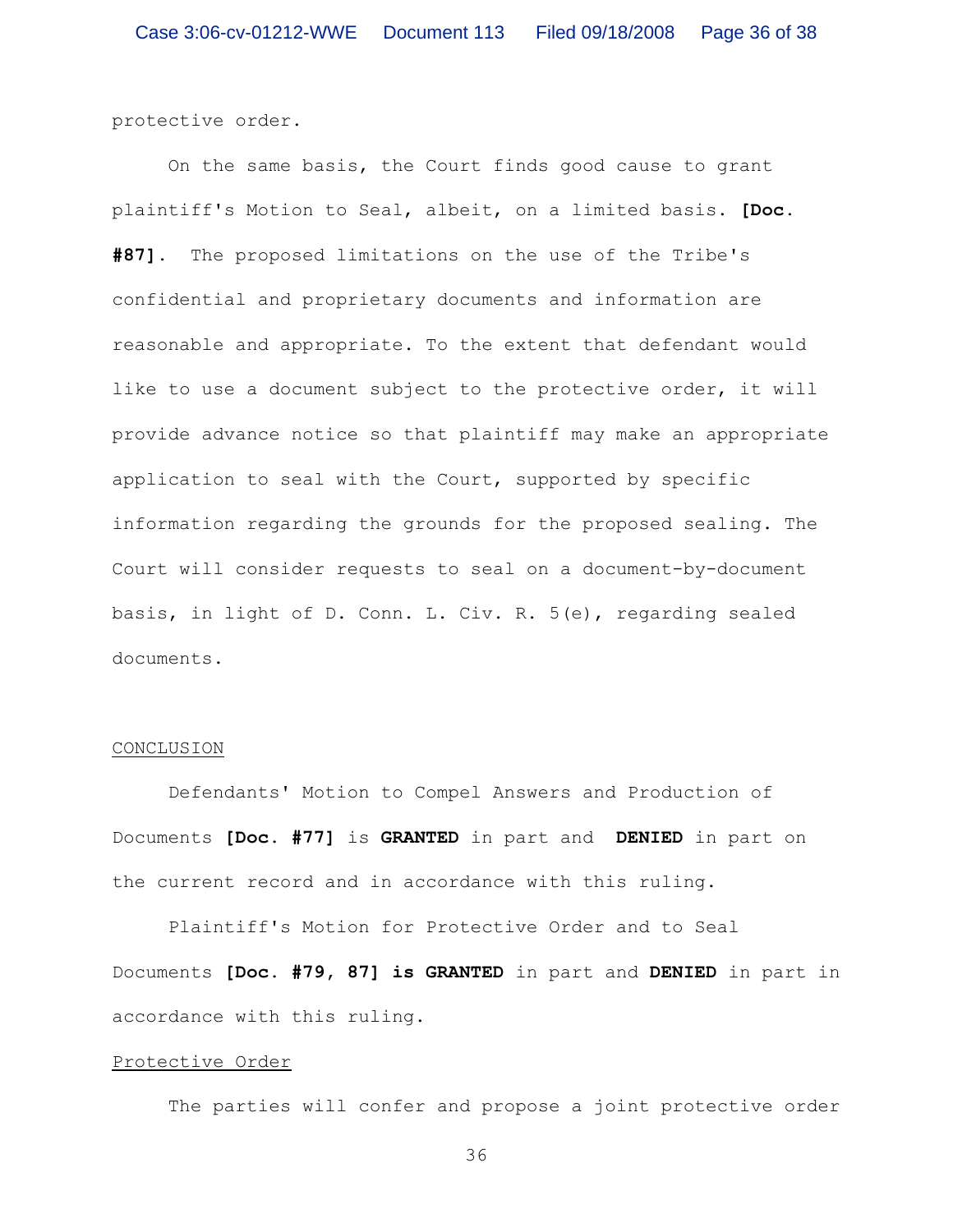within ten (10) days. If the parties cannot agree on a joint protective order, they will contact the Court to schedule a telephone conference. Five (5) days prior to the telephone conference, each party will submit a proposed protective order to the Court.

# Privilege Log

If plaintiff is withholding information on the grounds of privilege, it will file a privilege log within ten (10) days, pursuant to Fed. R. Civ. P. 26(b)(5) and D. Conn. L. Civ. R.  $37(a)(1).$ <sup>13</sup>

# Amended Scheduling Order

Currently, all discovery including deposition of expert witnesses was to have been completed by May 30, 2008. [Doc. #58].

In light of this ruling, the parties will confer and file a proposed amended scheduling order withing ten (10) days. If the parties cannot agree on an amended scheduling order, they will contact the Court to schedule a telephone conference. Five (5) days prior to the telephone conference, each party will submit a letter, specifying the remaining discovery to be completed, the number of witnesses to be deposed with proposed dates for the

 $13$ Plaintiff stated that it will produce "non-privileged documents" upon entry of a protective order. Any production of documents must also be accompanied by a privilege log.